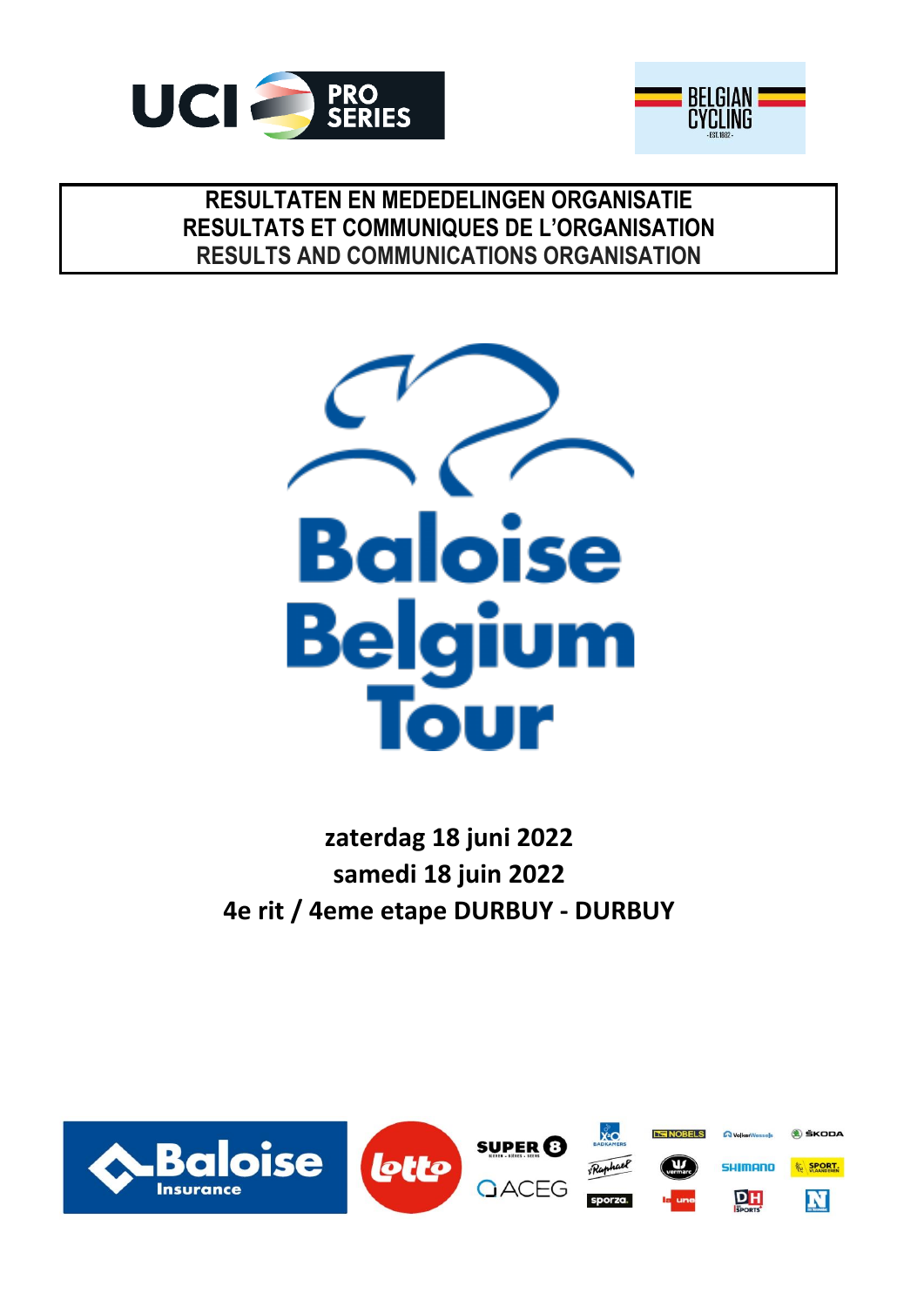



## *Rit / Etape 4 18/06/2022 Durbuy Durbuy UITSLAG - RESULTS - RESULTAT*



| Starters:             | 139                         | Distance:                     | 172,3 km | Time:                                        | 4:19:39 | Avg Speed. | 39,82 km/hr    |
|-----------------------|-----------------------------|-------------------------------|----------|----------------------------------------------|---------|------------|----------------|
| Rank Nr               | UCI ID                      | Name                          |          | Team                                         |         | Time/Gap   | Bonif. Penalt. |
| $123$                 | BEL 100 079 451 89          | <b>HERMANS Quinten</b>        |          | INTERMARCHÉ - WANTY - GOBERT MATÉRIA 4:19:39 |         |            | 0:00:10        |
| $\overline{2}$<br>- 6 | SUI 100 109 483 51          | <b>SCHMID Mauro</b>           |          | QUICK-STEP ALPHA VINYL TEAM                  |         | 0:00:00    | 0.00:06        |
| 3 <sub>17</sub>       | BEL 100 064 531 10          | <b>WELLENS Tim</b>            |          | LOTTO SOUDAL                                 |         | 0:00:04    | 0:00:04        |
| 4 24                  | ITA 100 093 935 23          | ROTA Lorenzo                  |          | INTERMARCHÉ - WANTY - GOBERT MATÉRIA 0:00:06 |         |            |                |
| 5 82                  | BEL 100 093 662 41          | DE BONDT Dries                |          | <b>ALPECIN FENIX</b>                         |         | 0:00:29    |                |
| 6 11                  | BEL 100 089 133 71          | <b>CAMPENAERTS Victor</b>     |          | LOTTO SOUDAL                                 |         | 0:00:29    |                |
| 7 64                  | GBR 100 109 559 30          | DONOVAN Mark                  |          | <b>TEAM DSM</b>                              |         | 0:02:20    |                |
| 8<br>$\mathbf{3}$     | BEL 100 086 228 76          | <b>LAMPAERT Yves</b>          |          | QUICK-STEP ALPHA VINYL TEAM                  |         | 0:02:22    |                |
| 9 41                  | DEN 100 086 895 64          | <b>PEDERSEN Mads</b>          |          | TREK - SEGAFREDO                             |         | 0:02:27    |                |
| 10 81                 | BEL 100 148 275 43          | <b>PHILIPSEN Jasper</b>       |          | <b>ALPECIN FENIX</b>                         |         | 0:02:27    |                |
| 11 83                 | NED 100 072 917 54          | <b>RIESEBEEK Oscar</b>        |          | <b>ALPECIN FENIX</b>                         |         | 0:02:27    |                |
| 12 11 1               | NOR 100 198 892 26          | <b>TILLER Rasmus</b>          |          | UNO-X PRO CYCLING TEAM                       |         | 0:02:29    |                |
| 13 164                | NZL 100 044 055 01          | <b>GATE Aaron</b>             |          | BOLTON EQUITIES BLACK SPOKE PRO CYCL 0:02:29 |         |            |                |
| 14 51                 | BEL 100 053 912 61          | <b>VANMARCKE Sep</b>          |          | <b>ISRAEL - PREMIER TECH</b>                 |         | 0:02:32    |                |
| 15 1 24               | BEL 100 099 911 82          | <b>GHYS Robbe</b>             |          | SPORT VLAANDEREN - BALOISE                   |         | 0:02:34    |                |
| 16 172                | BEL 100 136 136 29          | <b>BOUTS Jordy</b>            |          | <b>BEAT CYCLING</b>                          |         | 0:02:35    |                |
|                       | 17 97 J FRA 100 672 076 44  | VAUQUELIN Kévin               |          | <b>TEAM ARKEA - SAMSIC</b>                   |         | 0:02:37    |                |
| 18 63                 | ITA 100 162 997 21          | <b>DAINESE Alberto</b>        |          | <b>TEAM DSM</b>                              |         | 0:02:44    |                |
| 19 22                 | BEL 100 075 262 71          | <b>VLIEGEN Loïc</b>           |          | INTERMARCHÉ - WANTY - GOBERT MATÉRIA 0:02:47 |         |            |                |
| 20 135                | ITA 100 097 881 89          | <b>TIZZA Marco</b>            |          | <b>BINGOAL PAUWELS SAUCES WB</b>             |         | 0:02:56    |                |
|                       | 21 103 J FRA 100 680 835 73 | <b>LAURANCE Axel</b>          |          | <b>B&amp;B HOTELS - KTM</b>                  |         | 0:03:02    |                |
| 22 54                 | ITA 100 030 942 80          | DE MARCHI Alessandro          |          | <b>ISRAEL - PREMIER TECH</b>                 |         | 0.03.14    |                |
| 23 16                 | BEL 100 109 460 28          | <b>VERMEERSCH Florian</b>     |          | LOTTO SOUDAL                                 |         | 0:03:30    |                |
| 24 1 27               | BEL 100 146 233 38          | <b>MERTENS Julian</b>         |          | SPORT VLAANDEREN - BALOISE                   |         | 0:03:43    |                |
| 25 5                  | FRA 100 075 167 73          | <b>SENECHAL Florian</b>       |          | QUICK-STEP ALPHA VINYL TEAM                  |         | 0:03:43    |                |
| 26 166                | NZL 100 099 793 61          | <b>CHRISTENSEN Ryan</b>       |          | BOLTON EQUITIES BLACK SPOKE PRO CYCL 0:05:47 |         |            |                |
| 27 116                | NOR 100 159 053 54          | <b>URIANSTAD Martin Bugge</b> |          | UNO-X PRO CYCLING TEAM                       |         | 0:05:53    |                |
| 28 1 22               | BEL 100 162 235 35          | <b>BONNEU Kamiel</b>          |          | SPORT VLAANDEREN - BALOISE                   |         | 0:08:56    |                |
| 29 56                 | BEL 100 079 141 70          | VAN ASBROECK Tom              |          | <b>ISRAEL - PREMIER TECH</b>                 |         | 0:09:10    |                |
| 30 91                 | BEL 100 086 669 32          | <b>CAPIOT Amaury</b>          |          | TEAM ARKEA - SAMSIC                          |         | 0:09:17    |                |
|                       | 31 115 J DEN 100 361 204 57 | <b>LEVY William</b>           |          | UNO-X PRO CYCLING TEAM                       |         | 0:09:17    |                |
|                       | 32 126 J BEL 100 649 275 38 | <b>BERCKMOES Jenno</b>        |          | SPORT VLAANDEREN - BALOISE                   |         | 0:12:28    |                |
| 33 176                | BEL 100 073 381 33          | <b>SCHUERMANS Jens</b>        |          | <b>BEAT CYCLING</b>                          |         | 0.12:30    |                |
|                       | 34 141 J BEL 100 650 048 35 | NYS Thibau                    |          | <b>BALOISE TREK LIONS</b>                    |         | 0:12:30    |                |
| 35 1 34               | NED 100 140 657 88          | PAASSCHENS Mathijs            |          | BINGOAL PAUWELS SAUCES WB                    |         | 0:12:30    |                |
| 36215                 | BEL 100 127 356 76          | <b>TEUGELS Lennert</b>        |          | TARTELETTO - ISOREX                          |         | 0:12:33    |                |
| 37 136                | LUX 100 110 298 90          | <b>WIRTGEN Luc</b>            |          | BINGOAL PAUWELS SAUCES WB                    |         | 0:12:33    |                |
|                       | 38 36 J GER 100 363 776 10  | LÜHRS Luis-Joe                |          | <b>BORA - HANSGROHE</b>                      |         | 0:12:33    |                |
| 39 106                | FRA 100 064 885 73          | <b>MORICE Julien</b>          |          | <b>B&amp;B HOTELS - KTM</b>                  |         | 0:12:37    |                |
| 40 77                 | FRA 100 101 278 91          | <b>ZINGLE Axel</b>            |          | <b>COFIDIS</b>                               |         | 0:12:37    |                |
| 41 194                | NED 100 156 770 02          | <b>HAEST Jasper</b>           |          | <b>VOLKERWESSELS CYCLING TEAM</b>            |         | 0:12:37    |                |
| 42 52                 | CAN 100 054 757 33          | <b>BOIVIN Guillaume</b>       |          | <b>ISRAEL - PREMIER TECH</b>                 |         | 0.12:37    |                |
| 43 57                 | BEL 100 086 633 93          | <b>BIERMANS Jenthe</b>        |          | <b>ISRAEL - PREMIER TECH</b>                 |         | 0:12:37    |                |
|                       | 44 162 J NZL 100 543 779 78 | <b>CURRIE Logan</b>           |          | BOLTON EQUITIES BLACK SPOKE PRO CYCL 0:12:37 |         |            |                |
| 45 213                | BEL 100 109 782 59          | MARCHAND Gianni               |          | TARTELETTO - ISOREX                          |         | 0:12:37    |                |
|                       | 46 187 J BEL 100 164 922 06 | VANDEVELDE Yentl              |          | MINERVA CYCLING TEAM                         |         | 0:12:41    |                |
| 4793                  | FRA 100 098 505 34          | <b>HOFSTETTER Hugo</b>        |          | TEAM ARKEA - SAMSIC                          |         | 0:12:50    |                |
| 48 96                 | GBR 100 150 321 52          | <b>SWIFT Connor</b>           |          | TEAM ARKEA - SAMSIC                          |         | 0:13:12    |                |

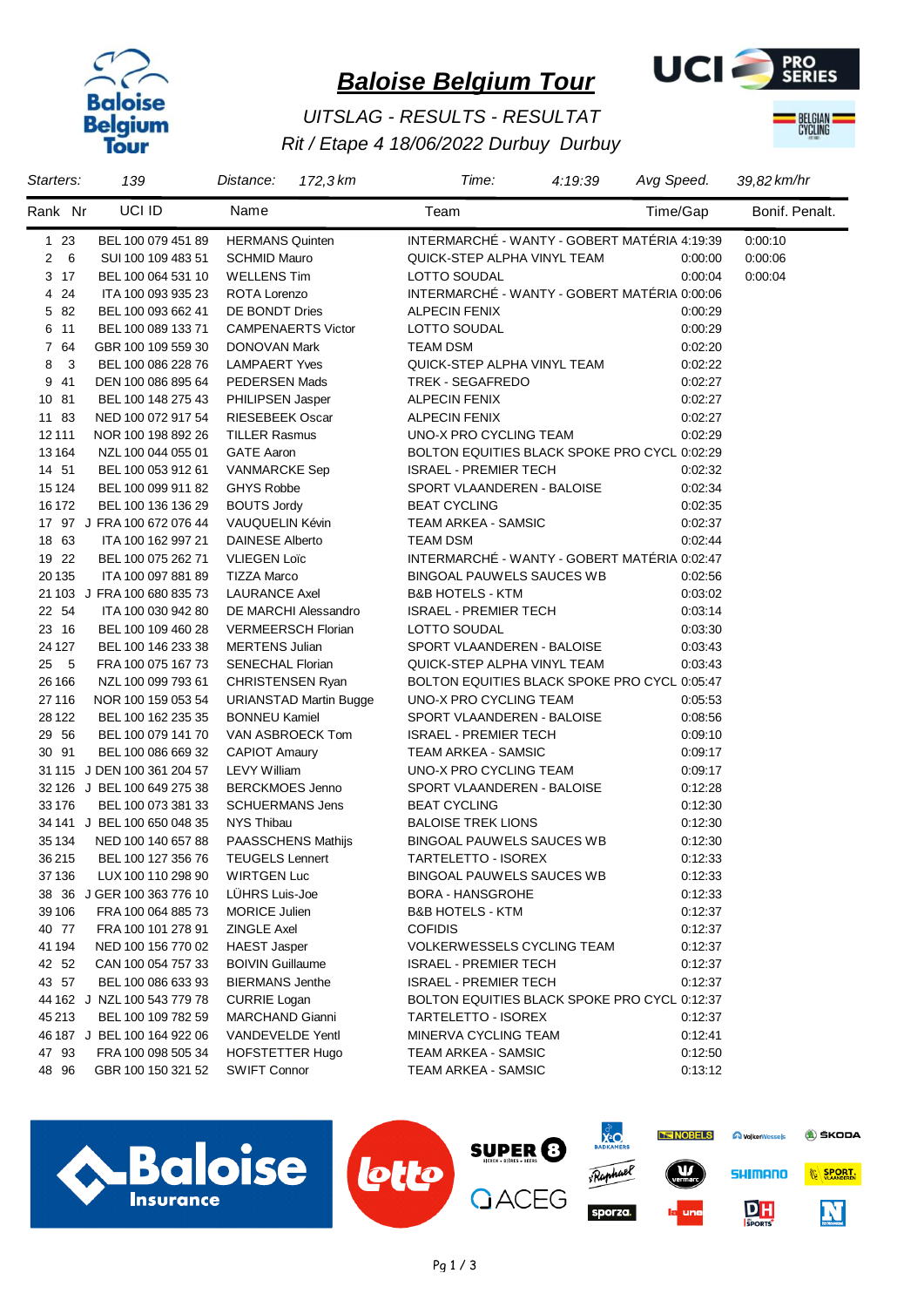



## *Rit / Etape 4 18/06/2022 Durbuy Durbuy UITSLAG - RESULTS - RESULTAT*



| Starters:            | 139                         | Distance:                  | 172,3 km                   | Time:                                        | 4:19:39 | Avg Speed. | 39,82 km/hr    |
|----------------------|-----------------------------|----------------------------|----------------------------|----------------------------------------------|---------|------------|----------------|
| Rank Nr              | UCI ID                      | Name                       |                            | Team                                         |         | Time/Gap   | Bonif. Penalt. |
| 49 117               | NOR 100 086 594 54          | ABRAHAMSEN Jonas           |                            | UNO-X PRO CYCLING TEAM                       |         | 0.13.30    |                |
| 50 21                | NOR 100 068 755 63          | BYSTRØM Sven Erik          |                            | INTERMARCHÉ - WANTY - GOBERT MATÉRIA 0:13:30 |         |            |                |
| 51 76                | BEL 100 086 604 64          | <b>ALLEGAERT Piet</b>      |                            | <b>COFIDIS</b>                               |         | 0:13:32    |                |
| 52 92                | BEL 100 086 691 54          | DECLERCQ Benjamin          |                            | TEAM ARKEA - SAMSIC                          |         | 0.13:34    |                |
| 53 75                | BEL 100 058 657 53          | <b>WALLAYS Jelle</b>       |                            | <b>COFIDIS</b>                               |         | 0:13:44    |                |
| 54 37                | NED 100 069 149 69          | VAN POPPEL Danny           |                            | <b>BORA - HANSGROHE</b>                      |         | 0:19:38    |                |
| 55 72                | NED 100 058 402 89          | <b>KREDER Wesley</b>       |                            | <b>COFIDIS</b>                               |         | 0:19:38    |                |
| 56<br>$\overline{7}$ | BEL 100 155 126 07          | VAN TRICHT Stan            |                            | QUICK-STEP ALPHA VINYL TEAM                  |         | 0:19:38    |                |
|                      | 57 153 J NED 100 233 561 66 | <b>KAMP Ryan</b>           |                            | PAUWELS SAUZEN - BINGOAL                     |         | 0:19:38    |                |
| 58 113               | DEN 100 068 833 44          | <b>HANSEN Lasse Norman</b> |                            | UNO-X PRO CYCLING TEAM                       |         | 0:19:38    |                |
| 59 45                | LAT 100 075 275 84          | <b>LIEPINS Emils</b>       |                            | TREK - SEGAFREDO                             |         | 0:19:38    |                |
| $\overline{4}$<br>60 | DEN 100 033 089 93          | MØRKØV Michael             |                            | QUICK-STEP ALPHA VINYL TEAM                  |         | 0:19:38    |                |
| 61 42                | BEL 100 070 799 70          | <b>THEUNS Edward</b>       |                            | TREK - SEGAFREDO                             |         | 0.19.38    |                |
|                      | 62 62 J DEN 100 482 927 45  | <b>ANDRESEN Tobias</b>     |                            | <b>TEAM DSM</b>                              |         | 0:19:38    |                |
| 63 46                | NED 100 155 087 65          | <b>HOOLE Daan</b>          |                            | TREK - SEGAFREDO                             |         | 0:19:38    |                |
| 64 31                | IRL 100 065 995 19          | <b>BENNETT Sam</b>         |                            | <b>BORA - HANSGROHE</b>                      |         | 0:19:38    |                |
| 65 101               | FRA 100 075 840 67          | <b>JAUREGUI Quentin</b>    |                            | <b>B&amp;B HOTELS - KTM</b>                  |         | 0:19:38    |                |
| 66 84                | GER 100 066 688 33          | <b>KRIEGER Alexander</b>   |                            | <b>ALPECIN FENIX</b>                         |         | 0:19:38    |                |
| 67 47                | LUX 100 066 796 44          | <b>KIRSCH Alex</b>         |                            | TREK - SEGAFREDO                             |         | 0:19:51    |                |
| 68 184               | BEL 100 086 288 39          | <b>JOSEPH Thomas</b>       |                            | MINERVA CYCLING TEAM                         |         | 0:22:18    |                |
| 69216                | BEL 100 046 449 67          |                            | VANOVERSCHELDE Kobe        | TARTELETTO - ISOREX                          |         | 0:22:18    |                |
| 70 104               | FRA 100 089 909 71          | LECROQ Jérémy              |                            | <b>B&amp;B HOTELS - KTM</b>                  |         | 0:22:18    |                |
| 71 95                | FRA 100 079 521 62          | RUSSO Clément              |                            | TEAM ARKEA - SAMSIC                          |         | 0:22:18    |                |
| 72 133               | BEL 100 100 912 16          | <b>MENTEN Milan</b>        |                            | BINGOAL PAUWELS SAUCES WB                    |         | 0:22:18    |                |
|                      | 73 182 J BEL 100 649 510 79 | <b>DEBAELE Jorre</b>       |                            | MINERVA CYCLING TEAM                         |         | 0.22:18    |                |
|                      | 74 186 J BEL 100 164 577 49 | PONSAERTS Thibaut          |                            | MINERVA CYCLING TEAM                         |         | 0:22:18    |                |
| 75 2                 | BEL 100 022 640 23          | <b>KEISSE IIjo</b>         |                            | QUICK-STEP ALPHA VINYL TEAM                  |         | 0:22:18    |                |
| 76 161               | NZL 100 107 507 15          | <b>SEXTON Tom</b>          |                            | BOLTON EQUITIES BLACK SPOKE PRO CYCL 0:22:18 |         |            |                |
| 77 86                | BEL 100 061 458 41          |                            | VAN KEIRSBULCK Guillaume   | <b>ALPECIN FENIX</b>                         |         | 0:22:18    |                |
| 78 175               | NED 100 065 020 14          | <b>HAVIK Yoeri</b>         |                            | <b>BEAT CYCLING</b>                          |         | 0.22:18    |                |
| 79 211               | BEL 100 109 461 29          | <b>GOEMAN Andreas</b>      |                            | TARTELETTO - ISOREX                          |         | 0.22:18    |                |
| 80 73                | FRA 100 162 411 17          | <b>RENARD Alexis</b>       |                            | <b>COFIDIS</b>                               |         | 0:22:18    |                |
| 81 214               | BEL 100 136 490 92          | RELAES Jacob               |                            | TARTELETTO - ISOREX                          |         | 0.22:18    |                |
|                      | 82 13 J BEL 100 490 235 78  | DE LIE Arnaud              |                            | LOTTO SOUDAL                                 |         | 0:22:18    |                |
| 83 35                | IRL 100 086 354 08          | <b>MULLEN Ryan</b>         |                            | <b>BORA - HANSGROHE</b>                      |         | 0.22:18    |                |
| 84 217               | BEL 100 086 387 41          |                            | VAN BREUSSEGEM Elias       | TARTELETTO - ISOREX                          |         | 0:22:18    |                |
| 85 14                | BEL 100 075 246 55          | <b>FRISON Frederik</b>     |                            | LOTTO SOUDAL                                 |         | 0:22:18    |                |
| 86 71                | GER 100 454 633 75          |                            | WALSCHEID Maximilian Richa | <b>COFIDIS</b>                               |         | 0:22:18    |                |
| 87 181               | BEL 100 098 765 03          | <b>BORRA Gilles</b>        |                            | MINERVA CYCLING TEAM                         |         | 0.22:18    |                |
| 88 142               | BEL 100 086 322 73          | <b>AERTS Thijs</b>         |                            | <b>BALOISE TREK LIONS</b>                    |         | 0.22:18    |                |
| 89 25                | BEL 100 107 713 27          | <b>THIJSSEN Gerben</b>     |                            | INTERMARCHÉ - WANTY - GOBERT MATÉRIA 0:22:18 |         |            |                |
| 90 105               | FRA 100 029 636 35          | <b>LEMOINE Cyril</b>       |                            | <b>B&amp;B HOTELS - KTM</b>                  |         | 0.22:18    |                |
| 91 147               | NED 100 061 186 60          | VAN DER HAAR Lars          |                            | <b>BALOISE TREK LIONS</b>                    |         | 0.22:18    |                |
| 92 191               | GBR 100 238 352 07          | <b>COLEMAN Zak</b>         |                            | <b>VOLKERWESSELS CYCLING TEAM</b>            |         | 0.22:18    |                |
| 93 27                | NED 100 033 229 39          | VAN POPPEL Boy             |                            | INTERMARCHÉ - WANTY - GOBERT MATÉRIA 0:22:18 |         |            |                |
|                      | 94 207 J LUX 100 350 041 49 | <b>KESS Alexandre</b>      |                            | GEOFCO DOLTCINI MATERIEL-VELO.COM            |         | 0:22:18    |                |
| 95 206               | BEL 100 098 067 81          |                            | VAN DEN BOSSCHE Angelo     | GEOFCO DOLTCINI MATERIEL-VELO.COM            |         | 0.22:18    |                |
| 96 165               | NZL 100 091 393 03          | MUDGWAY Luke               |                            | BOLTON EQUITIES BLACK SPOKE PRO CYCL 0:22:18 |         |            |                |
|                      |                             |                            |                            |                                              |         |            |                |

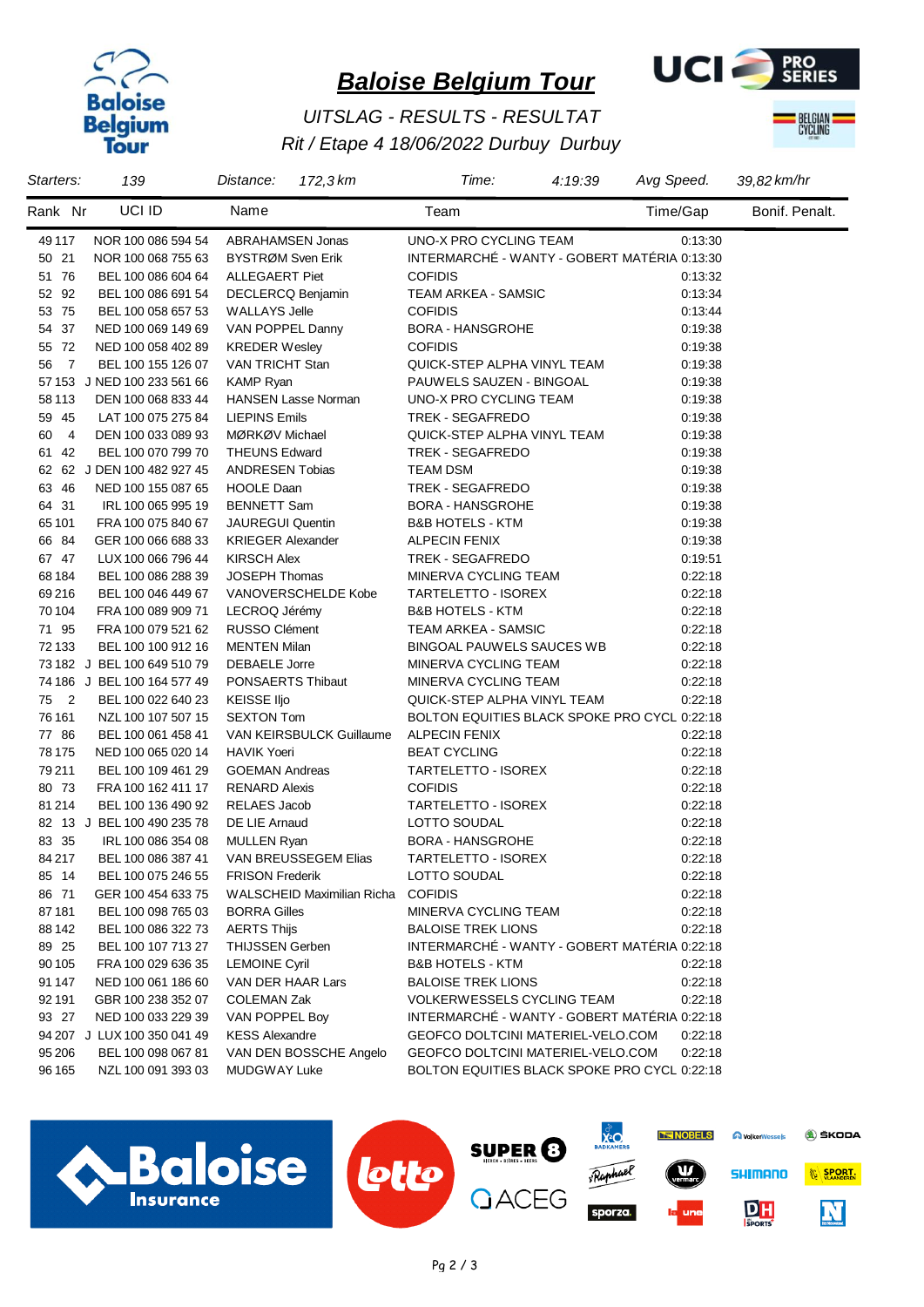



## *Rit / Etape 4 18/06/2022 Durbuy Durbuy UITSLAG - RESULTS - RESULTAT*



| Starters:                         | 139                          | 172,3 km<br>Distance:         | Time:<br>4:19:39                             | Avg Speed. | 39,82 km/hr    |
|-----------------------------------|------------------------------|-------------------------------|----------------------------------------------|------------|----------------|
| Rank Nr                           | UCI ID                       | Name                          | Team                                         | Time/Gap   | Bonif. Penalt. |
| 97 144                            | BEL 100 607 530 03           | <b>LEDEGEN Dietmar</b>        | <b>BALOISE TREK LIONS</b>                    | 0:22:18    |                |
|                                   | 98 154 J BEL 100 649 316 79  | <b>MEEUSSEN Witse</b>         | PAUWELS SAUZEN - BINGOAL                     | 0:22:18    |                |
| 99 152                            | BEL 100 093 350 20           | <b>ISERBYT Eli</b>            | PAUWELS SAUZEN - BINGOAL                     | 0:22:18    |                |
| 100<br>$\overline{\phantom{0}}$ 1 | NED 100 087 061 36           | <b>JAKOBSEN Fabio</b>         | QUICK-STEP ALPHA VINYL TEAM                  | 0:22:18    |                |
| 101 195                           | NED 100 111 404 32           | VAN SINTMAARTENSDIJK D        | <b>VOLKERWESSELS CYCLING TEAM</b>            | 0:22:18    |                |
| 102 114                           | NOR 100 088 496 16           | <b>RESELL Erik Nordsaeter</b> | UNO-X PRO CYCLING TEAM                       | 0.22:18    |                |
|                                   | 103 156 J ITA 100 316 032 87 | <b>MASCIARELLI Lorenzo</b>    | PAUWELS SAUZEN - BINGOAL                     | 0:22:18    |                |
| 104 173                           | NED 100 107 355 57           | <b>BURGER Sven</b>            | <b>BEAT CYCLING</b>                          | 0:22:18    |                |
| 105 44                            | ESP 100 157 694 53           | <b>BRUSTENGA MASAGUE Mar</b>  | <b>TREK - SEGAFREDO</b>                      | 0:22:18    |                |
| 106 174                           | NED 100 157 916 81           | <b>DAEMEN Stijn</b>           | <b>BEAT CYCLING</b>                          | 0:22:18    |                |
| 107 32                            | NZL 100 055 066 51           | <b>ARCHBOLD Shane</b>         | <b>BORA - HANSGROHE</b>                      | 0:22:18    |                |
| 108 107                           | BEL 100 105 896 53           | <b>WARLOP Jordi</b>           | <b>B&amp;B HOTELS - KTM</b>                  | 0.22:18    |                |
| 109 102                           | BEL 100 048 194 66           | DEBUSSCHERE Jens              | <b>B&amp;B HOTELS - KTM</b>                  | 0:22:18    |                |
| 110 131                           | POL 100 109 575 46           | <b>ANIOLKOWSKI Stanislaw</b>  | <b>BINGOAL PAUWELS SAUCES WB</b>             | 0.22:18    |                |
| 111 192                           | NED 100 156 821 53           | DE JONG Timo                  | <b>VOLKERWESSELS CYCLING TEAM</b>            | 0:22:18    |                |
| 112 34                            | BEL 100 148 901 87           | <b>MEEUS Jordi</b>            | <b>BORA - HANSGROHE</b>                      | 0:22:18    |                |
| 113 203                           | BEL 100 143 196 08           | <b>DANIELS Simon</b>          | <b>GEOFCO DOLTCINI MATERIEL-VELO.COM</b>     | 0:22:18    |                |
| 114 205                           | BEL 100 099 674 39           | <b>SIEMONS Stijn</b>          | GEOFCO DOLTCINI MATERIEL-VELO.COM            | 0:22:18    |                |
|                                   | 115 201 J BEL 100 462 374 56 | <b>BONNET Théo</b>            | GEOFCO DOLTCINI MATERIEL-VELO.COM            | 0:22:18    |                |
| 116 53                            | AUT 100 053 915 64           | <b>BRÄNDLE Matthias</b>       | <b>ISRAEL - PREMIER TECH</b>                 | 0.22:18    |                |
| 117 121                           | BEL 100 111 396 24           | <b>WEEMAES Sasha</b>          | SPORT VLAANDEREN - BALOISE                   | 0.22:31    |                |
| 118 74                            | BEL 100 064 272 42           | <b>VANBILSEN Kenneth</b>      | <b>COFIDIS</b>                               | 0.22:31    |                |
| 119 26                            | NED 100 072 971 11           | VAN DER HOORN Taco            | INTERMARCHÉ - WANTY - GOBERT MATÉRIA 0:22:31 |            |                |
| 120 12                            | BEL 100 073 573 31           | DE BUYST Jasper               | LOTTO SOUDAL                                 | 0.22:31    |                |
| 121 185                           | BEL 100 097 477 73           | <b>MUSEEUW Stefano</b>        | MINERVA CYCLING TEAM                         | 0:22:31    |                |
| 122 137                           | BEL 100 086 385 39           | <b>ROBEET Ludovic</b>         | <b>BINGOAL PAUWELS SAUCES WB</b>             | 0:22:40    |                |
| 123 94                            | BEL 100 100 050 27           | <b>NOPPE Christophe</b>       | TEAM ARKEA - SAMSIC                          | 0.22:42    |                |
| 124 85                            | BEL 100 111 275 00           | <b>PLANCKAERT Edward</b>      | <b>ALPECIN FENIX</b>                         | 0.22:42    |                |
|                                   | 125 202 J BEL 100 165 116 06 | VINCENT Johan                 | GEOFCO DOLTCINI MATERIEL-VELO.COM            | 0:22:46    |                |
| 126 196                           | NED 100 045 930 33           | VERMELTFOORT Coen             | <b>VOLKERWESSELS CYCLING TEAM</b>            | 0:22:46    |                |
| 127 193                           | NED 100 061 183 57           | <b>EISING Tijmen</b>          | <b>VOLKERWESSELS CYCLING TEAM</b>            | 0:23:42    |                |

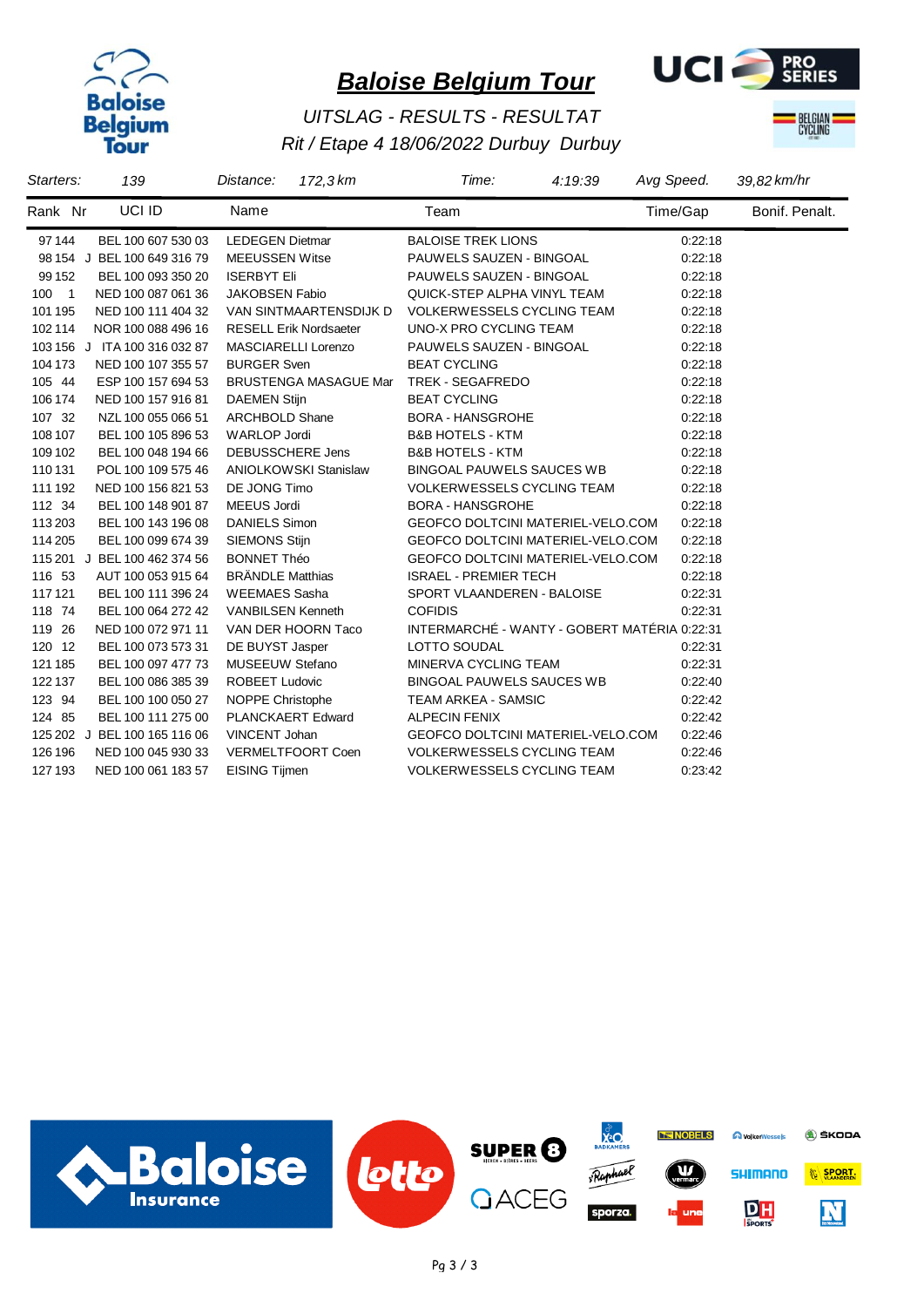



**BELGIAN**<br>Cycling

*Jongerenklassement - Classement du meilleur Jeune - Youth Classification*

|         | Rit / Etape 4 18/06/2022 Durbuy Durbuy |                        |                                          |         |  |  |
|---------|----------------------------------------|------------------------|------------------------------------------|---------|--|--|
| Rank Nr |                                        | Name                   | Team                                     | Time    |  |  |
|         | 97 FRA 100 672 076 44                  | VAUQUELIN Kévin        | TEAM ARKEA - SAMSIC                      | 4:22:16 |  |  |
| 2       | 103 FRA 100 680 835 73                 | <b>LAURANCE Axel</b>   | <b>B&amp;B HOTELS - KTM</b>              | 4:22:41 |  |  |
| 3       | 115 DEN 100 361 204 57                 | <b>LEVY William</b>    | UNO-X PRO CYCLING TEAM                   | 4:28:56 |  |  |
| 4       | 126 BEL 100 649 275 38                 | BERCKMOES Jenno        | SPORT VLAANDEREN - BALOISE               | 4:32:07 |  |  |
| 5       | 141 BEL 100 650 048 35                 | NYS Thibau             | <b>BALOISE TREK LIONS</b>                | 4:32:09 |  |  |
| 6       | 36 GER 100 363 776 10                  | LÜHRS Luis-Joe         | <b>BORA - HANSGROHE</b>                  | 4:32:12 |  |  |
|         | 162 NZL 100 543 779 78                 | <b>CURRIE Logan</b>    | BOLTON EQUITIES BLACK SPOKE PRO CYCLING  | 4:32:16 |  |  |
| 8       | 187 BEL 100 164 922 06                 | VANDEVELDE Yentl       | MINERVA CYCLING TEAM                     | 4:32:20 |  |  |
| 9       | 153 NED 100 233 561 66                 | <b>KAMP Ryan</b>       | <b>PAUWELS SAUZEN - BINGOAL</b>          | 4:39:17 |  |  |
| 10      | 62 DEN 100 482 927 45                  | <b>ANDRESEN Tobias</b> | <b>TEAM DSM</b>                          | 4:39:17 |  |  |
| 11      | 182 BEL 100 649 510 79                 | <b>DEBAELE</b> Jorre   | MINERVA CYCLING TEAM                     | 4:41:57 |  |  |
| 12      | 186 BEL 100 164 577 49                 | PONSAERTS Thibaut      | MINERVA CYCLING TEAM                     | 4:41:57 |  |  |
| 13      | 13 BEL 100 490 235 78                  | DE LIE Arnaud          | LOTTO SOUDAL                             | 4:41:57 |  |  |
| 14      | 207 LUX 100 350 041 49                 | <b>KESS Alexandre</b>  | <b>GEOFCO DOLTCINI MATERIEL-VELO.COM</b> | 4:41:57 |  |  |
| 15      | 154 BEL 100 649 316 79                 | <b>MEEUSSEN Witse</b>  | PAUWELS SAUZEN - BINGOAL                 | 4:41:57 |  |  |
| 16      | 156 ITA 100 316 032 87                 | MASCIARELLI Lorenzo    | <b>PAUWELS SAUZEN - BINGOAL</b>          | 4:41:57 |  |  |
| 17      | 201 BEL 100 462 374 56                 | <b>BONNET Théo</b>     | GEOFCO DOLTCINI MATERIEL-VELO.COM        | 4:41:57 |  |  |
| 18      | 202 BEL 100 165 116 06                 | VINCENT Johan          | <b>GEOFCO DOLTCINI MATERIEL-VELO.COM</b> | 4:42:25 |  |  |

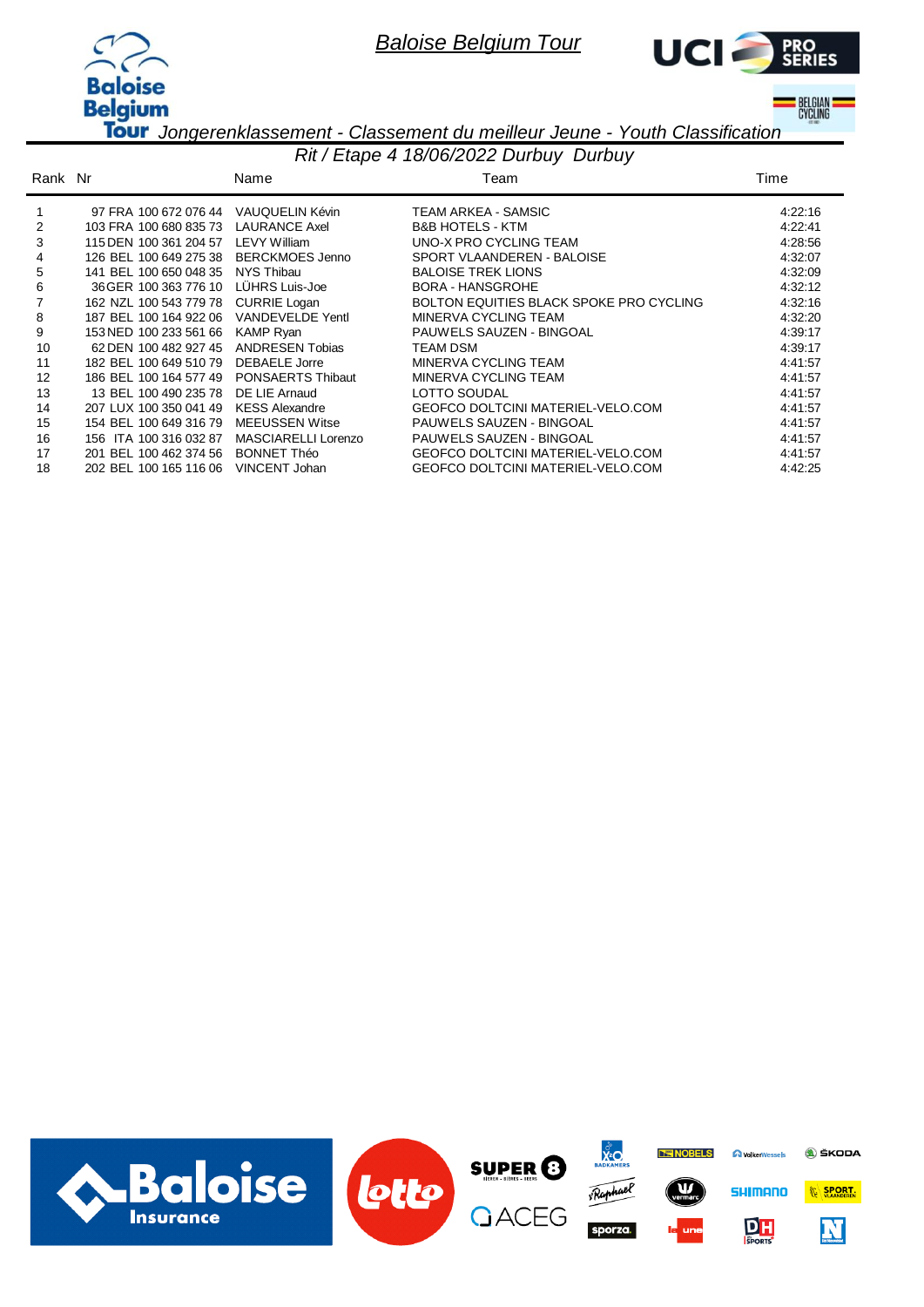



BELGIAN<br>CYCLING

*Puntenklassement-Classement des points-Points classification Punten Aankomst - Points Arrivée - Points Finish*

*Rit / Etape 4 18/06/2022 Durbuy Durbuy*

| Rang |    | Rugnr Naam-Nom          | Ploeg-Equipe                           | <b>Punten-Points</b> |
|------|----|-------------------------|----------------------------------------|----------------------|
|      |    | 23 HERMANS Quinten      | INTERMARCHÉ - WANTY - GOBERT MATÉRIAUX | 30                   |
| 2    |    | 6 SCHMID Mauro          | QUICK-STEP ALPHA VINYL TEAM            | 25                   |
| 3    |    | 17 WELLENS Tim          | LOTTO SOUDAL                           | 22                   |
| 4    |    | 24 ROTA Lorenzo         | INTERMARCHÉ - WANTY - GOBERT MATÉRIAUX | 19                   |
| 5    |    | 82 DE BONDT Dries       | <b>ALPECIN FENIX</b>                   | 17                   |
| 6    |    | 11 CAMPENAERTS Victor   | LOTTO SOUDAL                           | 15                   |
|      |    | 64 DONOVAN Mark         | <b>TEAM DSM</b>                        | 13                   |
| 8    |    | 3 LAMPAERT Yves         | QUICK-STEP ALPHA VINYL TEAM            | 12                   |
| 9    | 41 | PEDERSEN Mads           | TREK - SEGAFREDO                       | 11                   |
| 10   | 81 | <b>PHILIPSEN Jasper</b> | <b>ALPECIN FENIX</b>                   | 10                   |

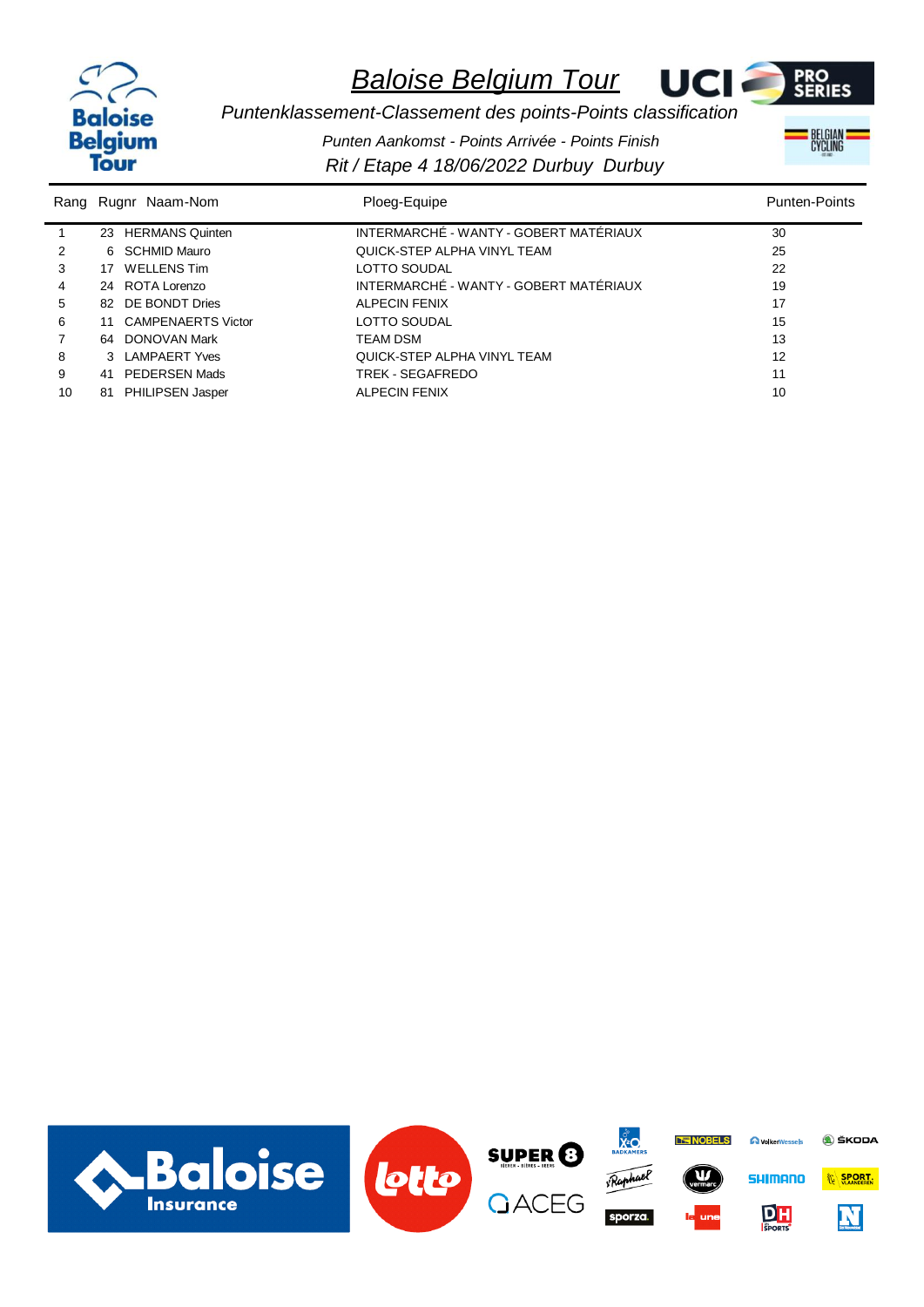



**BELGIAN**<br>Cycling

*Ploegen klassement-Classement par équipes- Team Classification*

*Rit / Etape 4 18/06/2022 Durbuy Durbuy*

| Rank | Team                                     | Time       | Places | 1st rider |
|------|------------------------------------------|------------|--------|-----------|
| 1    | INTERMARCHÉ - WANTY - GOBERT MATÉRIAUX   | 3 13:01:50 | 24     |           |
| 2    | <b>LOTTO SOUDAL</b>                      | 3 13:03:00 | 32     | 3         |
| 3    | <b>ALPECIN FENIX</b>                     | 3 13:04:20 | 26     | 5         |
| 4    | <b>QUICK-STEP ALPHA VINYL TEAM</b>       | 3 13:05:02 | 35     | 2         |
| 5    | <b>ISRAEL - PREMIER TECH</b>             | 3 13:13:53 | 65     | 14        |
| 6    | SPORT VLAANDEREN - BALOISE               | 3 13:14:10 | 67     | 15        |
| 7    | UNO-X PRO CYCLING TEAM                   | 3 13:16:36 | 70     | 12        |
| 8    | BOLTON EQUITIES BLACK SPOKE PRO CYCLING  | 3 13:19:50 | 83     | 13        |
| 9    | <b>TEAM DSM</b>                          | 3 13:23:39 | 87     | 7         |
| 10   | <b>TEAM ARKEA - SAMSIC</b>               | 3 13:23:41 | 94     | 17        |
| 11   | <b>BINGOAL PAUWELS SAUCES WB</b>         | 3 13:26:56 | 92     | 20        |
| 12   | <b>B&amp;B HOTELS - KTM</b>              | 3 13:34:14 | 125    | 21        |
| 13   | <b>BEAT CYCLING</b>                      | 3 13:36:20 | 127    | 16        |
| 14   | <b>COFIDIS</b>                           | 3 13:38:50 | 144    | 40        |
| 15   | TREK - SEGAFREDO                         | 3 13:40:40 | 129    | 9         |
| 16   | <b>TARTELETTO - ISOREX</b>               | 3 13:46:25 | 150    | 36        |
| 17   | <b>BORA - HANSGROHE</b>                  | 3 13:50:46 | 156    | 38        |
| 18   | <b>BALOISE TREK LIONS</b>                | 3 13:56:03 | 213    | 34        |
| 19   | <b>VOLKERWESSELS CYCLING TEAM</b>        | 3 13:56:10 | 234    | 41        |
| 20   | MINERVA CYCLING TEAM                     | 3 13:56:14 | 187    | 46        |
| 21   | PAUWELS SAUZEN - BINGOAL                 | 3 14:03:11 | 254    | 57        |
| 22   | <b>GEOFCO DOLTCINI MATERIEL-VELO.COM</b> | 3 14:05:51 | 302    | 94        |

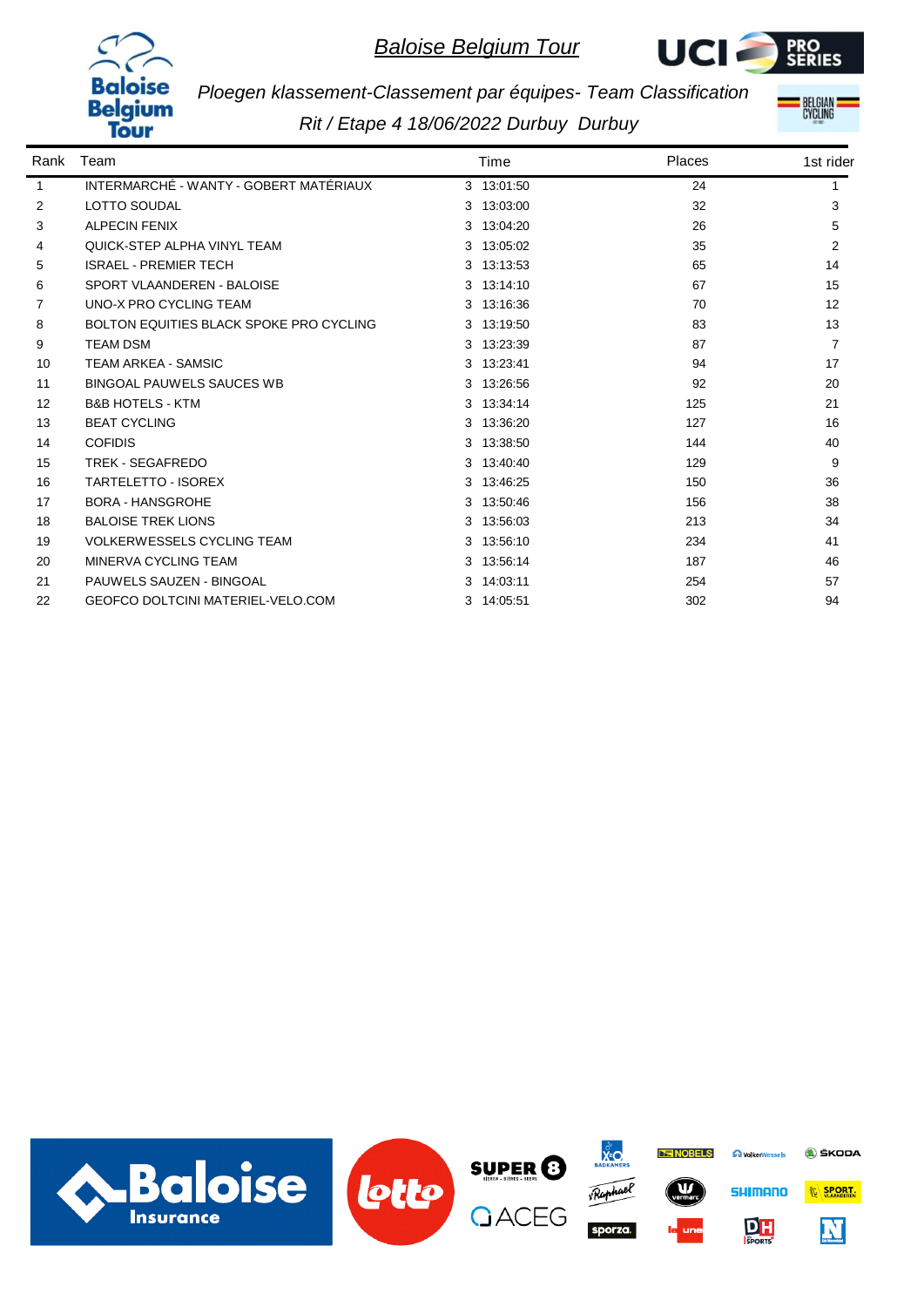| <b>Baloise</b> |
|----------------|
| aium           |
|                |



#### *Rit / Etape 4 18/06/2022 Durbuy Durbuy*

#### *GOUDEN KM Sprinten*

|  | <b>BELGIAN</b><br>CYCLING |  |
|--|---------------------------|--|
|  |                           |  |

| Rank Nr |                                           | Name                                      | Team                                   | <b>Bonification</b> |  |  |
|---------|-------------------------------------------|-------------------------------------------|----------------------------------------|---------------------|--|--|
|         |                                           | <b>DURBUY GOUDEN KM SPRINT 1 KM 161,9</b> |                                        |                     |  |  |
|         |                                           | 23 HERMANS Quinten                        | INTERMARCHÉ - WANTY - GOBERT MATÉRIAUX | 0:00:03             |  |  |
|         |                                           | 6 SCHMID Mauro                            | QUICK-STEP ALPHA VINYL TEAM            | 0:00:02             |  |  |
| 3       |                                           | 17 WELLENS Tim                            | <b>LOTTO SOUDAL</b>                    | 0:00:01             |  |  |
|         |                                           | <b>DURBUY GOUDEN KM SPRINT 2 KM 162,4</b> |                                        |                     |  |  |
|         |                                           | 23 HERMANS Quinten                        | INTERMARCHÉ - WANTY - GOBERT MATÉRIAUX | 0.00.03             |  |  |
|         |                                           | 17 WELLENS Tim                            | LOTTO SOUDAL                           | 0:00:02             |  |  |
| 3       |                                           | 6 SCHMID Mauro                            | QUICK-STEP ALPHA VINYL TEAM            | 0:00:01             |  |  |
|         | <b>DURBUY GOUDEN KM SPRINT 3 KM 162,9</b> |                                           |                                        |                     |  |  |
|         |                                           | 23 HERMANS Quinten                        | INTERMARCHÉ - WANTY - GOBERT MATÉRIAUX | 0.00.03             |  |  |
| 2       | 17                                        | <b>WELLENS Tim</b>                        | <b>LOTTO SOUDAL</b>                    | 0:00:02             |  |  |
| 3       | 24                                        | ROTA Lorenzo                              | INTERMARCHÉ - WANTY - GOBERT MATÉRIAUX | 0:00:01             |  |  |

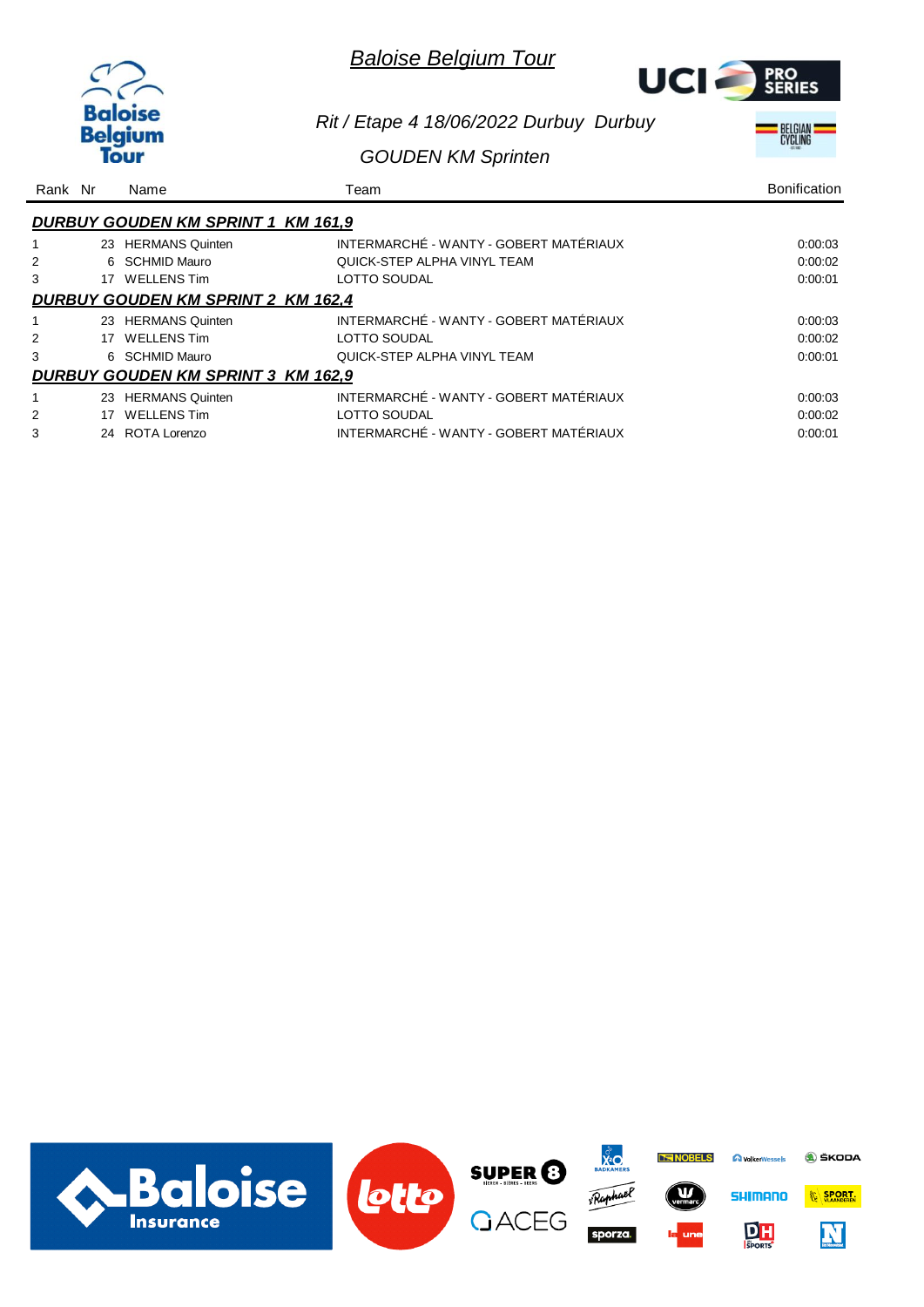



## *Rit / Etape 4 18/06/2022 Durbuy Durbuy SUPER 8 Sprinten dag*



| Rank Nr |     | Name                         | Team                                   | Points |
|---------|-----|------------------------------|----------------------------------------|--------|
|         |     | Super8 Checkpoint 1 km 49,9  |                                        |        |
|         |     | 82 DE BONDT Dries            | <b>ALPECIN FENIX</b>                   | 13     |
|         | 135 | TIZZA Marco                  | <b>BINGOAL PAUWELS SAUCES WB</b>       | 11     |
| 3       | 56  | VAN ASBROECK Tom             | <b>ISRAEL - PREMIER TECH</b>           | 9      |
| 4       | 101 | <b>JAUREGUI Quentin</b>      | <b>B&amp;B HOTELS - KTM</b>            | 7      |
| 5       | 62  | ANDRESEN Tobias              | <b>TEAM DSM</b>                        | 5      |
|         |     | Super8 Checkpoint 2 km 98.8  |                                        |        |
|         |     | 82 DE BONDT Dries            | <b>ALPECIN FENIX</b>                   | 11     |
|         | 135 | TIZZA Marco                  | <b>BINGOAL PAUWELS SAUCES WB</b>       | 9      |
| 3       | 56  | VAN ASBROECK Tom             | <b>ISRAEL - PREMIER TECH</b>           | 7      |
| 4       | 101 | <b>JAUREGUI Quentin</b>      | <b>B&amp;B HOTELS - KTM</b>            | 5      |
| 5       | 62. | ANDRESEN Tobias              | <b>TEAM DSM</b>                        | 3      |
|         |     | Super8 Checkpoint 3 km 137,7 |                                        |        |
|         |     | 82 DE BONDT Dries            | <b>ALPECIN FENIX</b>                   | 11     |
|         |     | <b>CAMPENAERTS Victor</b>    | <b>LOTTO SOUDAL</b>                    | 9      |
| 3       | 24  | ROTA Lorenzo                 | INTERMARCHÉ - WANTY - GOBERT MATÉRIAUX |        |
|         | 17  | <b>WELLENS Tim</b>           | <b>LOTTO SOUDAL</b>                    |        |
| 5       | 23  | <b>HERMANS Quinten</b>       | INTERMARCHÉ - WANTY - GOBERT MATÉRIAUX | 3      |

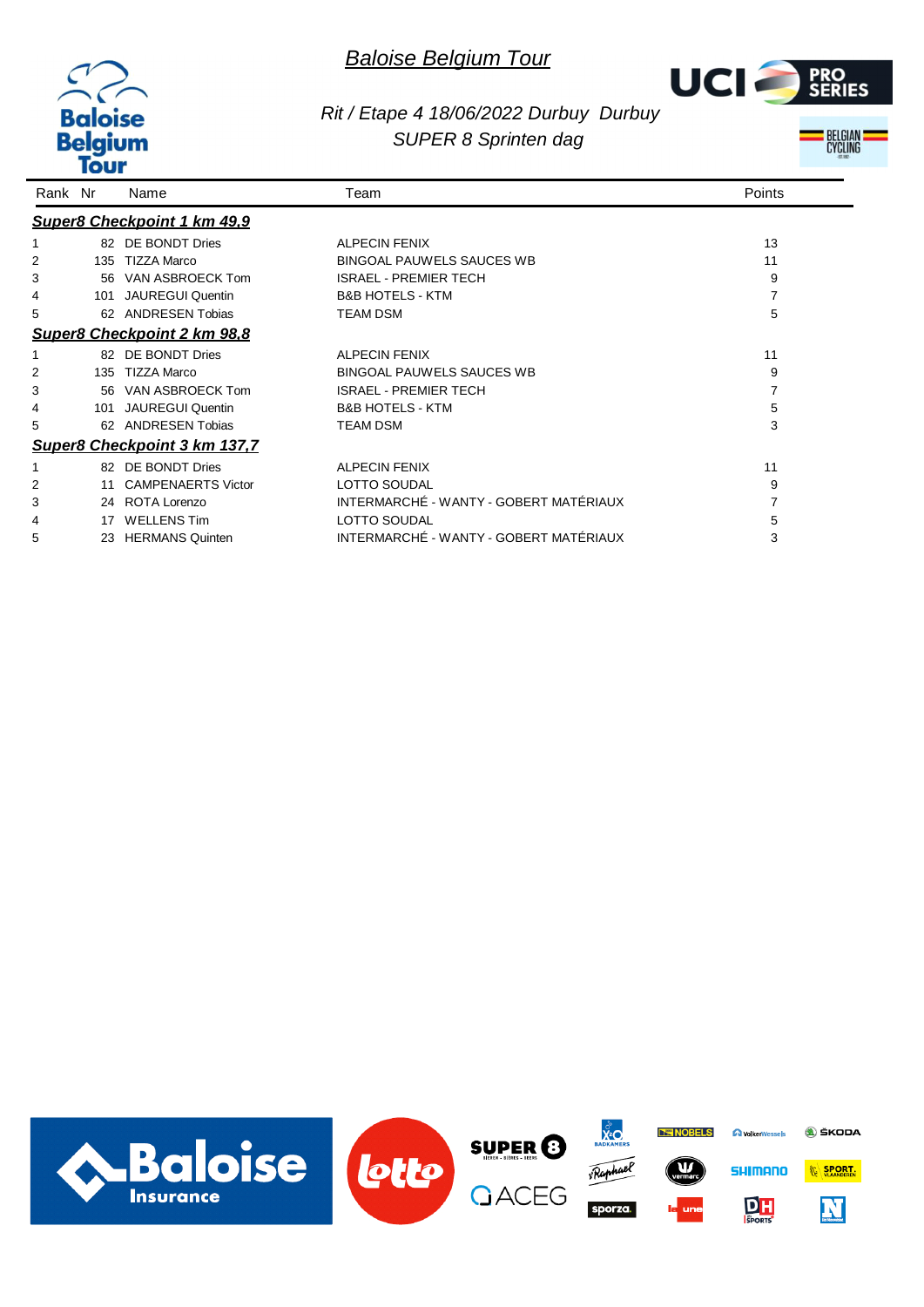



Algemeen ploegenklassement - Classement général par équipes - General Team Classification *na Rit / Etape 4 18/06/2022 Durbuy - Durbuy*



Rank Team Time 1 INTERMARCHÉ - WANTY - GOBERT MATÉRIAUX 36:39:45 2 QUICK-STEP ALPHA VINYL TEAM 36:41:44 3 ALPECIN FENIX 36:42:18 4 LOTTO SOUDAL 26:46:51 5 ISRAEL - PREMIER TECH 36:52:15 6 SPORT VLAANDEREN - BALOISE 36:52:25 The UNO-X PRO CYCLING TEAM 36:57:36 8 BOLTON EQUITIES BLACK SPOKE PRO CYCLING 37:00:00 9 TEAM ARKEA - SAMSIC 37:08:22 10 TEAM DSM 37:14:39 11 BINGOAL PAUWELS SAUCES WB 37:16:11 12 B&B HOTELS - KTM 37:18:26 13 COFIDIS 37:19:10 14 TREK - SEGAFREDO 37:24:30 15 BEAT CYCLING 37:26:08 16 BORA - HANSGROHE 37:28:38 17 TARTELETTO - ISOREX 37:34:26 18 VOLKERWESSELS CYCLING TEAM 38:01:26 19 BALOISE TREK LIONS **38:01:48** 20 PAUWELS SAUZEN - BINGOAL 38:02:32 21 MINERVA CYCLING TEAM 38:04:38 22 GEOFCO DOLTCINI MATERIEL-VELO.COM 38:16:58

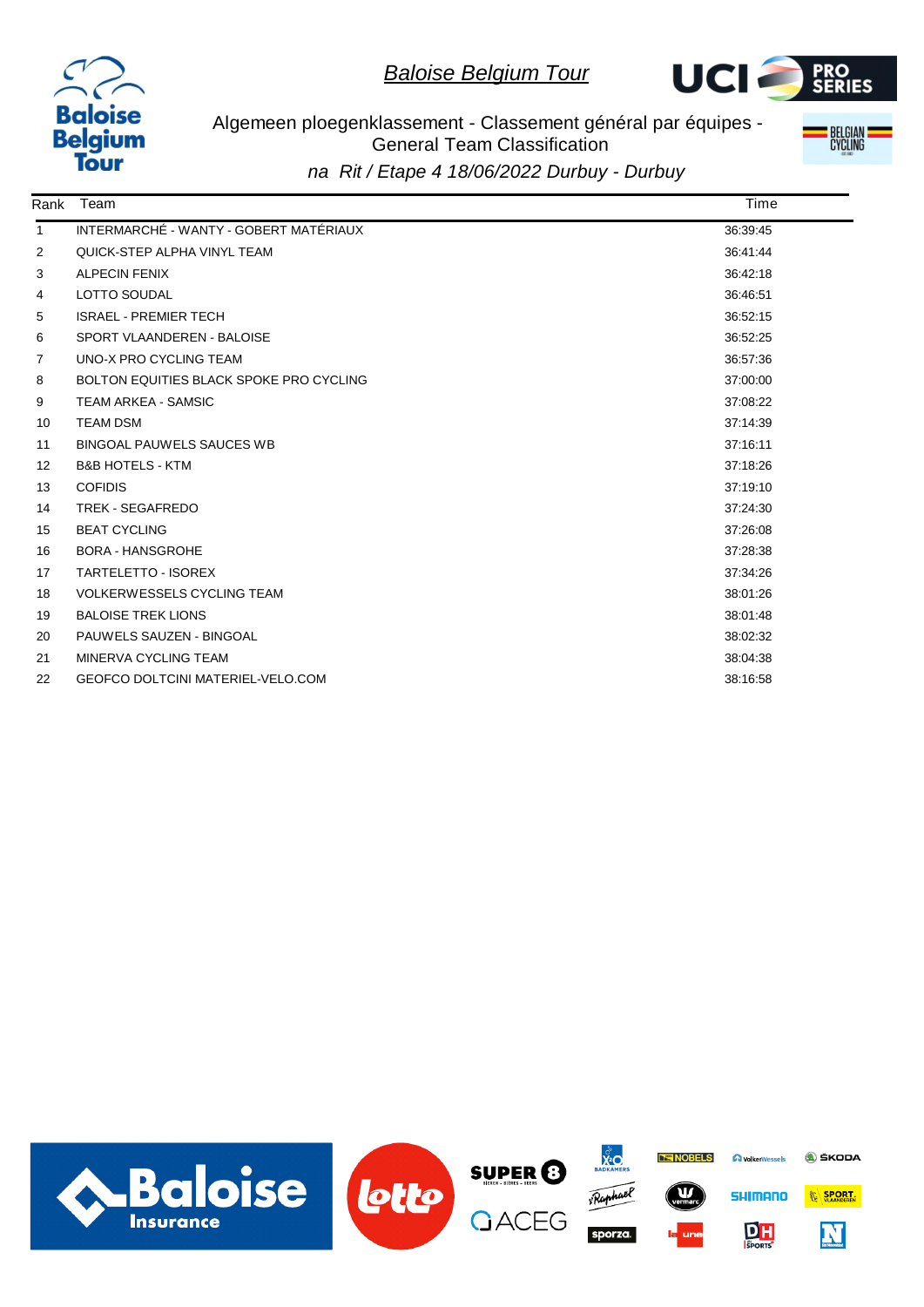



**BELGIAN**<br>CYCLING

*Algemeen puntenklassement - Classement général aux points - General Points Classification*

|    | na Rit / Etape 4 18/06/2022 Durbuy - Durbuy |                           |                                         |                      |  |  |
|----|---------------------------------------------|---------------------------|-----------------------------------------|----------------------|--|--|
|    |                                             | Rang Rugnr Naam-No        | Ploeg-Equipe                            | <b>Punten-Points</b> |  |  |
| 1  |                                             | 41 PEDERSEN Mads          | TREK - SEGAFREDO                        | 81                   |  |  |
| 2  |                                             | 81 PHILIPSEN Jasper       | <b>ALPECIN FENIX</b>                    | 62                   |  |  |
| 3  |                                             | 17 WELLENS Tim            | <b>LOTTO SOUDAL</b>                     | 53                   |  |  |
| 4  |                                             | 23 HERMANS Quinten        | INTERMARCHÉ - WANTY - GOBERT MATÉRIAUX  | 49                   |  |  |
| 5  |                                             | 24 ROTA Lorenzo           | INTERMARCHÉ - WANTY - GOBERT MATÉRIAUX  | 34                   |  |  |
| 6  |                                             | 3 LAMPAERT Yves           | QUICK-STEP ALPHA VINYL TEAM             | 32                   |  |  |
| 7  | 6                                           | <b>SCHMID Mauro</b>       | QUICK-STEP ALPHA VINYL TEAM             | 25                   |  |  |
| 8  | 63                                          | <b>DAINESE Alberto</b>    | <b>TEAM DSM</b>                         | 25                   |  |  |
| 9  |                                             | 37 VAN POPPEL Danny       | <b>BORA - HANSGROHE</b>                 | 25                   |  |  |
| 10 |                                             | 13 DE LIE Arnaud          | <b>LOTTO SOUDAL</b>                     | 19                   |  |  |
| 11 |                                             | 82 DE BONDT Dries         | <b>ALPECIN FENIX</b>                    | 17                   |  |  |
| 12 |                                             | 124 GHYS Robbe            | SPORT VLAANDEREN - BALOISE              | 17                   |  |  |
| 13 | 121                                         | <b>WEEMAES Sasha</b>      | SPORT VLAANDEREN - BALOISE              | 17                   |  |  |
| 14 |                                             | 46 HOOLE Daan             | <b>TREK - SEGAFREDO</b>                 | 16                   |  |  |
| 15 |                                             | 11 CAMPENAERTS Victor     | <b>LOTTO SOUDAL</b>                     | 15                   |  |  |
| 16 |                                             | 83 RIESEBEEK Oscar        | <b>ALPECIN FENIX</b>                    | 14                   |  |  |
| 17 | 5                                           | SENECHAL Florian          | QUICK-STEP ALPHA VINYL TEAM             | 13                   |  |  |
| 18 |                                             | 64 DONOVAN Mark           | <b>TEAM DSM</b>                         | 13                   |  |  |
| 19 |                                             | <b>JAKOBSEN Fabio</b>     | QUICK-STEP ALPHA VINYL TEAM             | 13                   |  |  |
| 20 |                                             | 77 ZINGLE Axel            | <b>COFIDIS</b>                          | 12                   |  |  |
| 21 |                                             | 93 HOFSTETTER Hugo        | <b>TEAM ARKEA - SAMSIC</b>              | 12                   |  |  |
| 22 |                                             | 113 HANSEN Lasse Norman   | UNO-X PRO CYCLING TEAM                  | 12                   |  |  |
| 23 | 127                                         | <b>MERTENS Julian</b>     | SPORT VLAANDEREN - BALOISE              | 11                   |  |  |
| 24 |                                             | 131 ANIOLKOWSKI Stanislaw | <b>BINGOAL PAUWELS SAUCES WB</b>        | 11                   |  |  |
| 25 |                                             | 16 VERMEERSCH Florian     | <b>LOTTO SOUDAL</b>                     | 10                   |  |  |
| 26 | 25                                          | <b>THIJSSEN Gerben</b>    | INTERMARCHÉ - WANTY - GOBERT MATÉRIAUX  | 10                   |  |  |
| 27 |                                             | 164 GATE Aaron            | BOLTON EQUITIES BLACK SPOKE PRO CYCLING | 9                    |  |  |
| 28 |                                             | 47 KIRSCH Alex            | TREK - SEGAFREDO                        | 8                    |  |  |
| 29 |                                             | 34 MEEUS Jordi            | <b>BORA - HANSGROHE</b>                 | $\overline{7}$       |  |  |

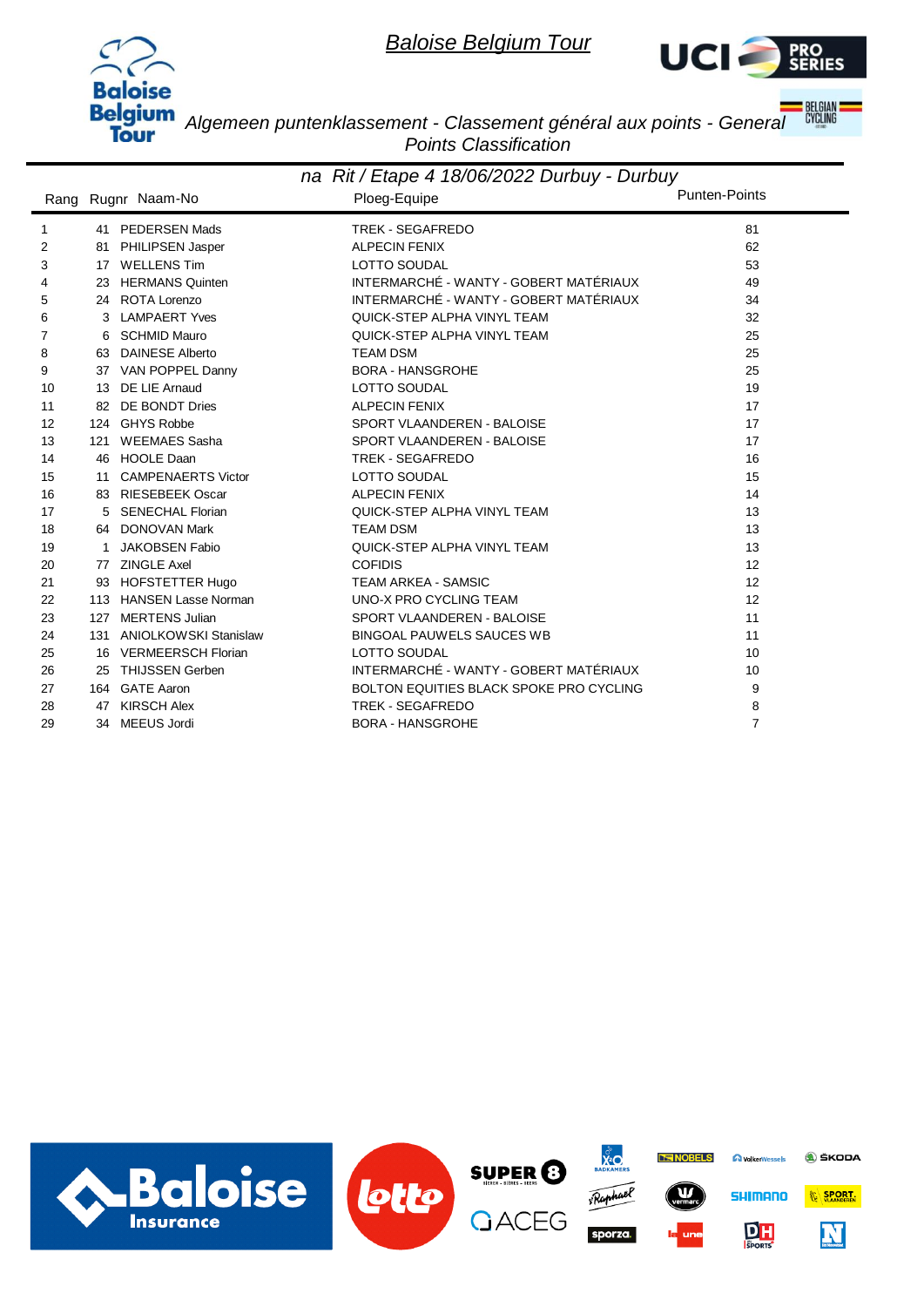



*Algemeen Klassement SUPER 8- Classement géneral SUPER 8- General SUPER 8 Classification*



*na Rit / Etape 4 18/06/2022 Durbuy - Durbuy*

| Rank Nr |     | Name                          | Team                                   | Points         |
|---------|-----|-------------------------------|----------------------------------------|----------------|
|         |     | 82 DE BONDT Dries             | <b>ALPECIN FENIX</b>                   | 43             |
| 2       |     | 195 VAN SINTMAARTENSDIJK Daan | <b>VOLKERWESSELS CYCLING TEAM</b>      | 33             |
| 3       | 175 | <b>HAVIK Yoeri</b>            | <b>BEAT CYCLING</b>                    | 33             |
| 4       | 135 | TIZZA Marco                   | <b>BINGOAL PAUWELS SAUCES WB</b>       | 20             |
| 5       |     | 56 VAN ASBROECK Tom           | <b>ISRAEL - PREMIER TECH</b>           | 16             |
| 6       |     | 187 VANDEVELDE Yentl          | MINERVA CYCLING TEAM                   | 15             |
| 7       |     | 23 HERMANS Quinten            | INTERMARCHÉ - WANTY - GOBERT MATÉRIAUX | 13             |
| 8       | 101 | <b>JAUREGUI Quentin</b>       | <b>B&amp;B HOTELS - KTM</b>            | 12             |
| 9       |     | 64 DONOVAN Mark               | <b>TEAM DSM</b>                        | 11             |
| 10      |     | 11 CAMPENAERTS Victor         | LOTTO SOUDAL                           | 9              |
| 11      |     | 214 RELAES Jacob              | <b>TARTELETTO - ISOREX</b>             | 9              |
| 12      |     | 6 SCHMID Mauro                | QUICK-STEP ALPHA VINYL TEAM            | 8              |
| 13      |     | 62 ANDRESEN Tobias            | <b>TEAM DSM</b>                        | 8              |
| 14      |     | 142 AERTS Thijs               | <b>BALOISE TREK LIONS</b>              | 8              |
| 15      |     | 24 ROTA Lorenzo               | INTERMARCHÉ - WANTY - GOBERT MATÉRIAUX | 7              |
| 16      |     | 41 PEDERSEN Mads              | <b>TREK - SEGAFREDO</b>                | 6              |
| 17      |     | 47 KIRSCH Alex                | TREK - SEGAFREDO                       | 6              |
| 18      |     | 17 WELLENS Tim                | <b>LOTTO SOUDAL</b>                    | 5              |
| 19      |     | 91 CAPIOT Amaury              | <b>TEAM ARKEA - SAMSIC</b>             | 4              |
| 20      |     | 126 BERCKMOES Jenno           | SPORT VLAANDEREN - BALOISE             | 4              |
| 21      |     | 184 JOSEPH Thomas             | MINERVA CYCLING TEAM                   | 4              |
| 22      |     | 3 LAMPAERT Yves               | QUICK-STEP ALPHA VINYL TEAM            | $\overline{2}$ |
| 23      |     | 213 MARCHAND Gianni           | TARTELETTO - ISOREX                    | 2              |
| 24      |     | 217 VAN BREUSSEGEM Elias      | <b>TARTELETTO - ISOREX</b>             | $\overline{2}$ |

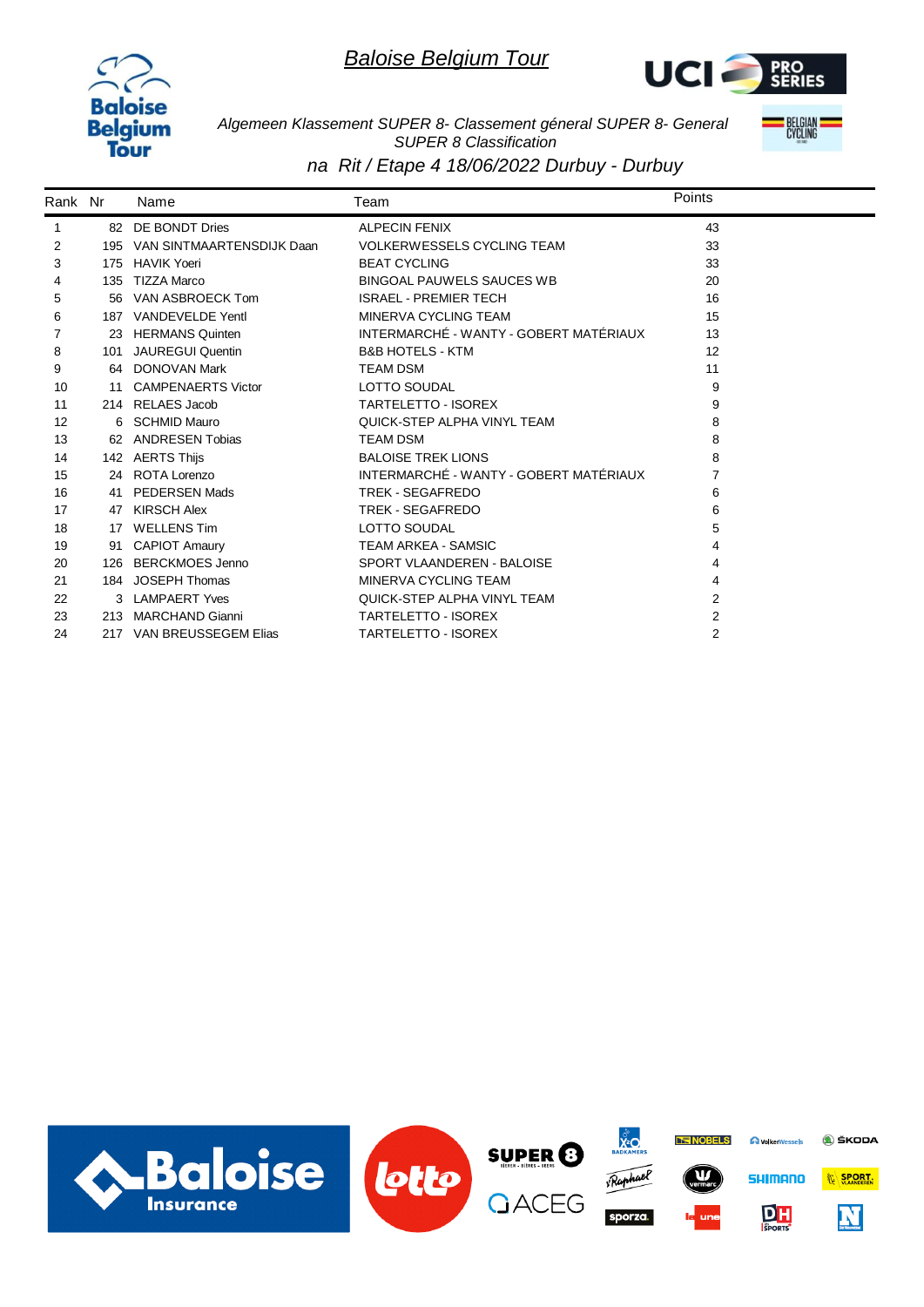



*Opgaves - Abandons - DNF*

*na Rit / Etape 4 18/06/2022 Durbuy - Durbuy*



| Rugnr | Naam-No                          |            | Ploeg-Equipe   |                                   |
|-------|----------------------------------|------------|----------------|-----------------------------------|
|       | DNS - Niet gestart - Non partant |            |                |                                   |
| 67    | <b>MADSEN Frederik</b>           | <b>DEN</b> | 100 101 769 00 | TEAM DSM                          |
| 132   | LIVYNS Arjen                     | BEL.       | 100 112 368 26 | BINGOAL PAUWELS SAUCES WB         |
| 183   | D'HEYGERE Gil                    | BEL.       | 100 107 798 15 | MINERVA CYCLING TEAM              |
|       | DNF - Opgave - Abandon           |            |                |                                   |
| 33    | KOCH Jonas                       | <b>GER</b> | 100 080 322 87 | <b>BORA - HANSGROHE</b>           |
| 43    | EGHOLM Jakob                     | DEN        | 100 098 791 29 | TREK - SEGAFREDO                  |
| 66    | LEIJNSE Enzo                     | NED.       | 100 227 064 68 | TEAM DSM                          |
| 125   | <b>HERREGODTS Rune</b>           | BEL.       | 100 152 815 24 | SPORT VLAANDEREN - BALOISE        |
| 145   | <b>HUYBS Ward</b>                | BEL.       | 100 650 055 42 | <b>BALOISE TREK LIONS</b>         |
| 151   | COBBAERT Robby                   | <b>BEL</b> | 100 071 555 50 | PAUWELS SAUZEN - BINGOAL          |
| 155   | VANTHOURENHOUT Michael           | BEL.       | 100 071 556 51 | PAUWELS SAUZEN - BINGOAL          |
| 197   | VAN DER MEER Nick                | NED.       | 100 098 035 49 | <b>VOLKERWESSELS CYCLING TEAM</b> |
| 212   | <b>LEMMENS Sander</b>            | <b>BEL</b> | 100 154 215 66 | TARTELETTO - ISOREX               |

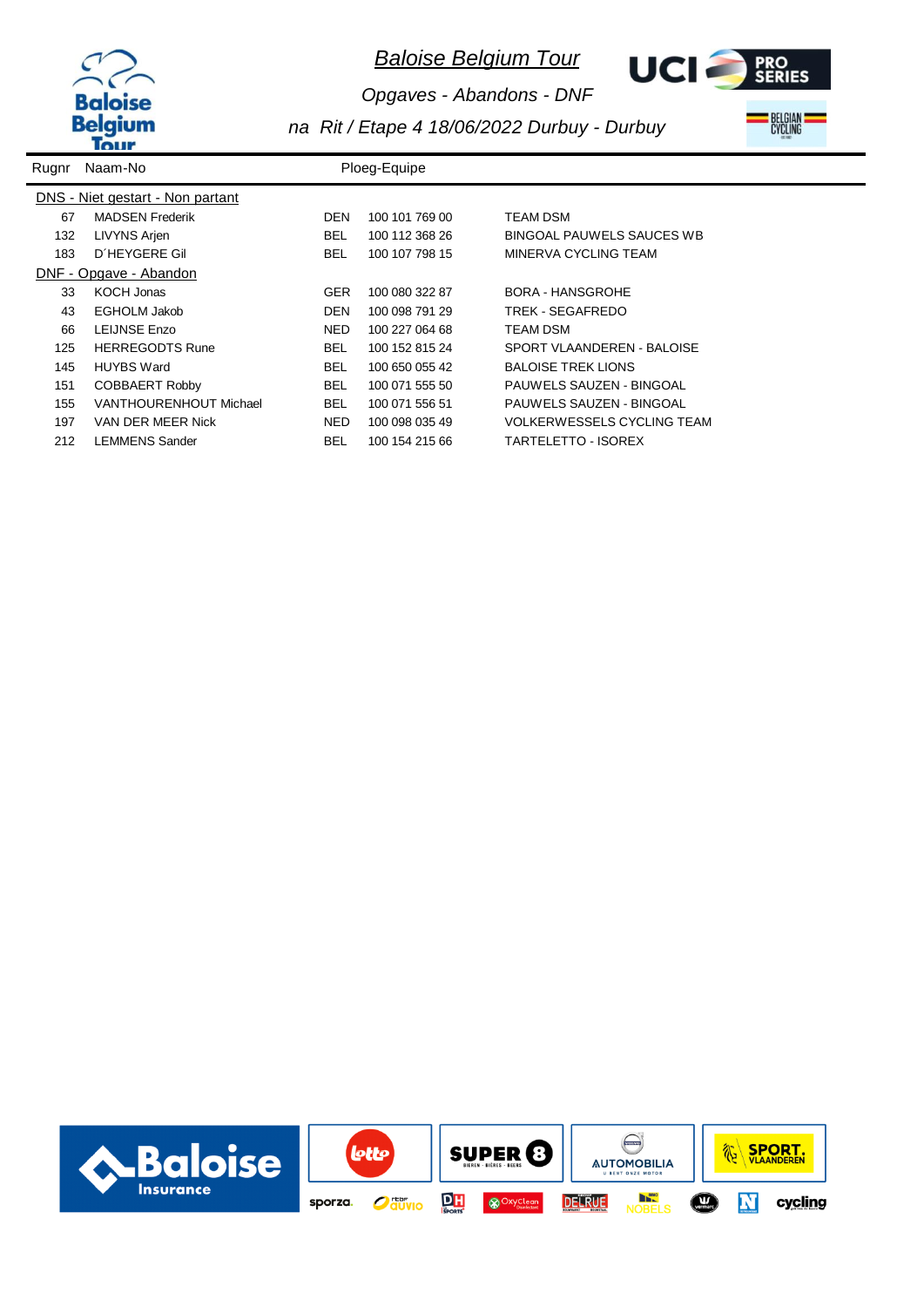



*van 15/06/2022 tot 19/06/2022*

Klasse ME 2.PRO



18/06/2022 *Communique nr* 6

## Rit / Etape 4 Durbuy - Durbuy

Beslissingen van het college van commissarissen - Communique Du College des commissaires

ART: 2.12.007 § 8.3 Het weggooien zonder voorzorgsmaatregelen of het gevaarlijk wegwerpen of op de weg of in het publiek van een object of afval. Het weggooien van afval buiten de wegwerpzones.

ART: 2.12.007 § 8.3 Disposer sans précaution ou de manière dangereuse, sur la route ou dans le public, de tout objet ou déchet. L'élimination des déchets en dehors des zones d'élimination.

ART: 2.12.007 § 8.3 Disposing without precautions or disposing dangerously or on the road or in the public of any object or waste. Disposing of waste outside the disposal areas.

52 - BOIVIN Guillaume 10005475733 - ISRAEL - PREMIER TECH

54 - DE MARCHI Alessandro 10003094280 - ISRAEL - PREMIER TECH

203 - DANIELS Simon 10014319608 - GEOFCO DOLTCINI MATERIEL-VELO.COM

Fine / Amende / Boete: CHF 250

loss 15 points from UCI rankings /perte 15 points aux classements UCI/vermindering met 15 punten in de UCIklassementen

Het college van commissarissen - Le college des commissaires

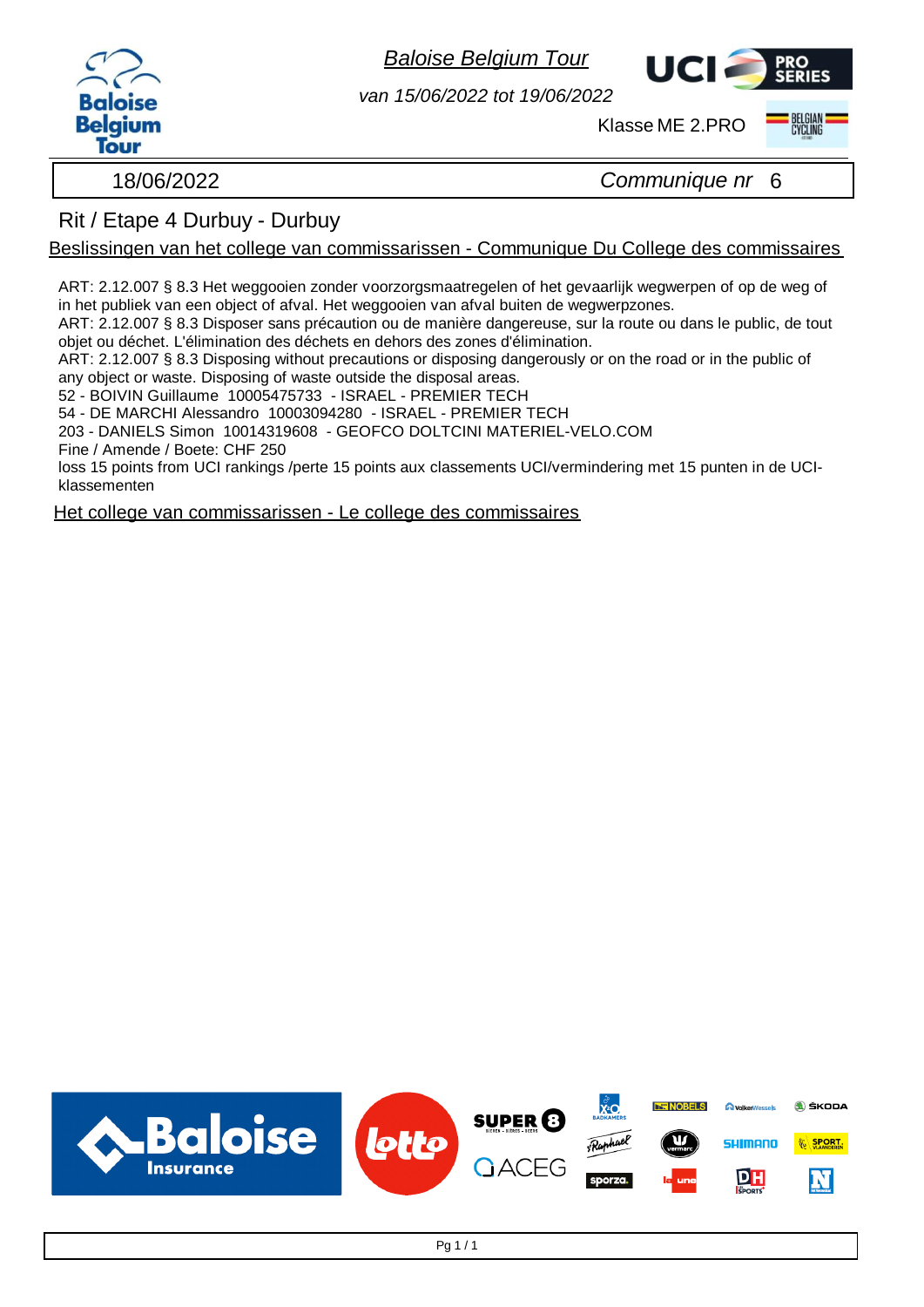



*Volgorde ploegwagens - Ordre de marche des voitures des équipes - Order of Team Cars*

*na Rit / Etape 4 18/06/2022 Durbuy Durbuy*

- 1 QUICK-STEP ALPHA VINYL TEAM
- 2 LOTTO SOUDAL
- 3 INTERMARCHÉ WANTY GOBERT MATÉRIAUX
- 4 ALPECIN FENIX
- 5 TREK SEGAFREDO
- 6 BOLTON EQUITIES BLACK SPOKE PRO CYCLING
- 7 SPORT VLAANDEREN BALOISE
- 8 TEAM ARKEA SAMSIC
- 9 TEAM DSM Rang 1ste renner: The renewall behavior of the renewall behavior  $\mathcal{S}$  and  $\mathcal{S}$  and  $\mathcal{S}$  and  $\mathcal{S}$  and  $\mathcal{S}$  and  $\mathcal{S}$  and  $\mathcal{S}$  are not the renewall behavior of the renewall behavior of t
- 10 UNO-X PRO CYCLING TEAM
- 11 ISRAEL PREMIER TECH
- 12 BEAT CYCLING
- 13 BINGOAL PAUWELS SAUCES WB
- 14 COFIDIS Range 1ste renner: The corresponding to the corresponding to the corresponding to the corresponding to the corresponding to the corresponding to the corresponding to the corresponding to the corresponding to the
- 15 BALOISE TREK LIONS
- 16 BORA HANSGROHE
- 17 TARTELETTO ISOREX
- 18 B&B HOTELS KTM
- 19 VOLKERWESSELS CYCLING TEAM
- 20 MINERVA CYCLING TEAM
- 21 PAUWELS SAUZEN BINGOAL
- 22 GEOFCO DOLTCINI MATERIEL-VELO.COM

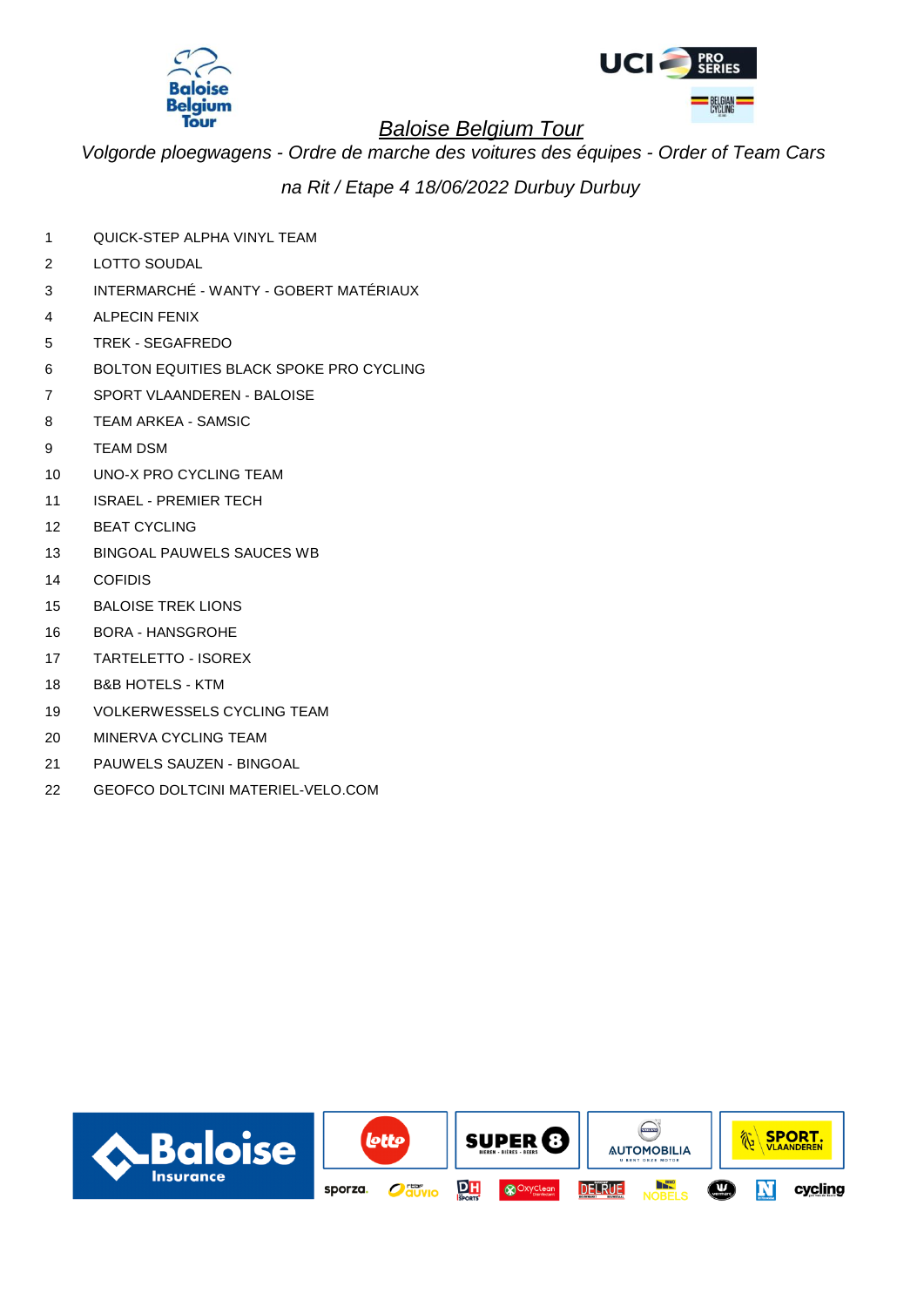



# Ploegenpresentatie / Présentation des équipes

# **GINGELOM**

## **dimanche 19 juin 2022 zondag 19 juni 2022**

- 11.22 GEOFCO DOLTCINI MATERIEL-VELO.COM
- 11.25 PAUWELS SAUZEN BINGOAL
- 11.28 MINERVA CYCLING TEAM
- 11.31 VOLKERWESSELS CYCLING TEAM
- 11.34 B&B HOTELS KTM
- 11.37 TARTELETTO ISOREX
- 11.40 BORA HANSGROHE
- 11.43 BALOISE TREK LIONS
- 11.46 COFIDIS
- 11.49 BINGOAL PAUWELS SAUCES WB
- 11.52 BEAT CYCLING
- 11.55 ISRAEL PREMIER TECH
- 11.58 UNO-X PRO CYCLING TEAM
- 12.01 TEAM DSM
- 12.04 TEAM ARKEA SAMSIC
- 12.07 SPORT VLAANDEREN BALOISE
- 12.10 BOLTON EQUITIES BLACK SPOKE PRO CYCLING
- 12.13 TREK SEGAFREDO
- 12.16 ALPECIN FENIX
- 12.19 INTERMARCHÉ WANTY GOBERT MATÉRIAUX
- 12.22 LOTTO SOUDAL
- 12.25 QUICK-STEP ALPHA VINYL TEAM

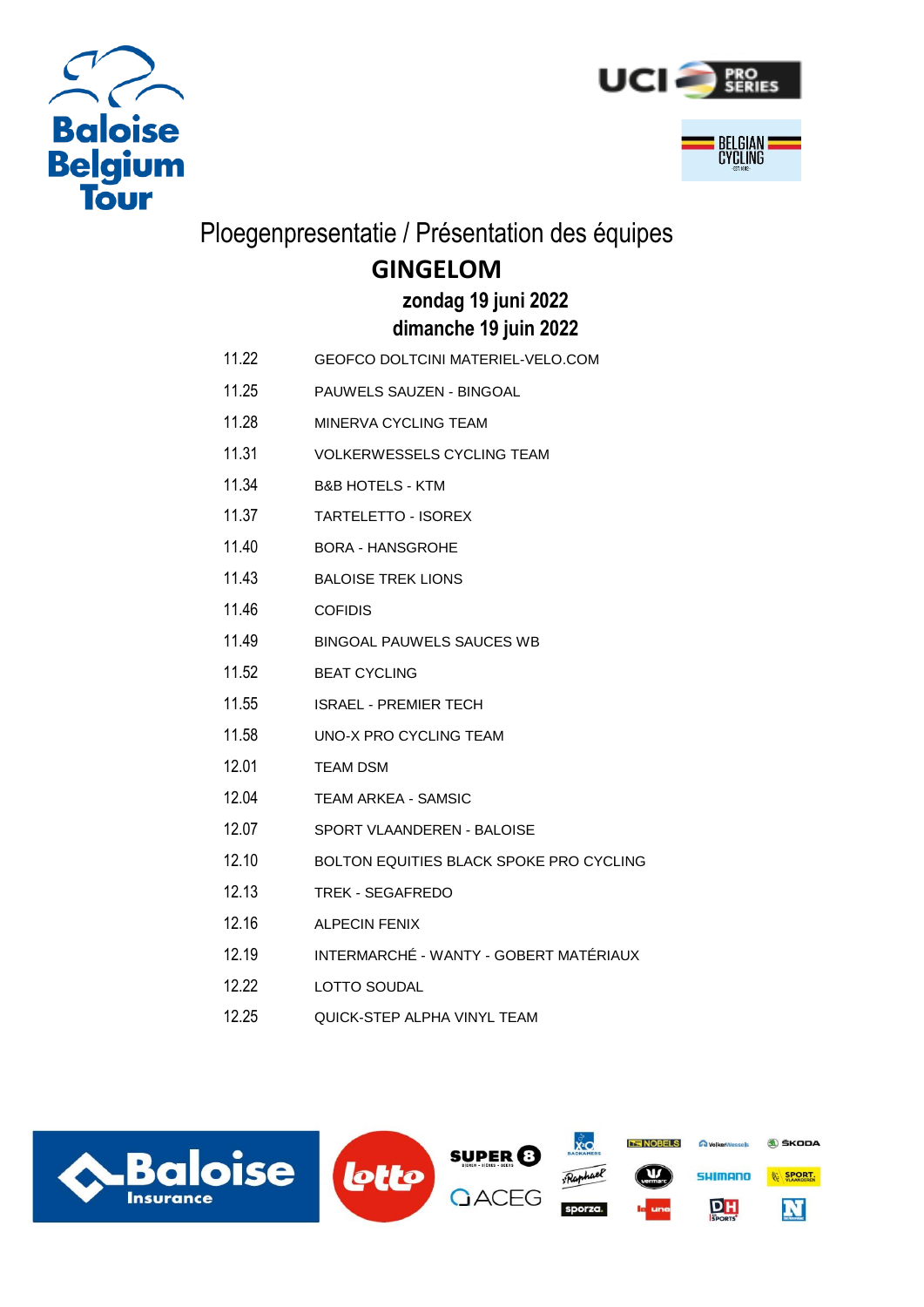

UCI 2 **PRO<br>SERIES** BELGIAN<br>CYCLING

*Dragers Truien - Porteurs des maillots*

#### na Rit / Etape 4 18/06/2022 Durbuy Durbuy

| Algemeen Individueel Klassement / Leider - Baloise blauwe leiderstrui |                                     |
|-----------------------------------------------------------------------|-------------------------------------|
| 6 SCHMID Mauro                                                        | QUICK-STEP ALPHA VINYL TEAM         |
| Algemeen Individueel Klassement / Drager - Baloise blauwe leiderstrui |                                     |
| 6 SCHMID Mauro                                                        | <b>OUICK-STEP AI PHA VINYL TEAM</b> |
| Algemeen Individueel Puntenklassement / Leider - Rode Trui LOTTO      |                                     |
| 41 PEDERSEN Mads                                                      | TREK - SEGAFREDO                    |
| Algemeen Individueel Puntenklassement / Drager - Rode Trui LOTTO      |                                     |
| 41 PEDERSEN Mads                                                      | TREK - SEGAEREDO                    |
| Algemene rangschikking Strijdlustpunten / Leider - Beige Trui Super8  |                                     |
| 82 DE BONDT Dries                                                     | <b>ALPECIN FENIX</b>                |
| Algemene rangschikking Strijdlustpunten / Drager - Beige Trui Super8  |                                     |
| 82 DE BONDT Dries                                                     | <b>ALPECIN FENIX</b>                |
| Classement général des jeunes / Leider - GELE Trui X2 O               |                                     |
| 97 VAUQUELIN Kévin                                                    | TEAM ARKEA - SAMSIC                 |
| Classement général des jeunes / Drager - GELE Trui X2 O               |                                     |
| 97 VAUQUELIN Kévin                                                    | TEAM ARKEA - SAMSIC                 |

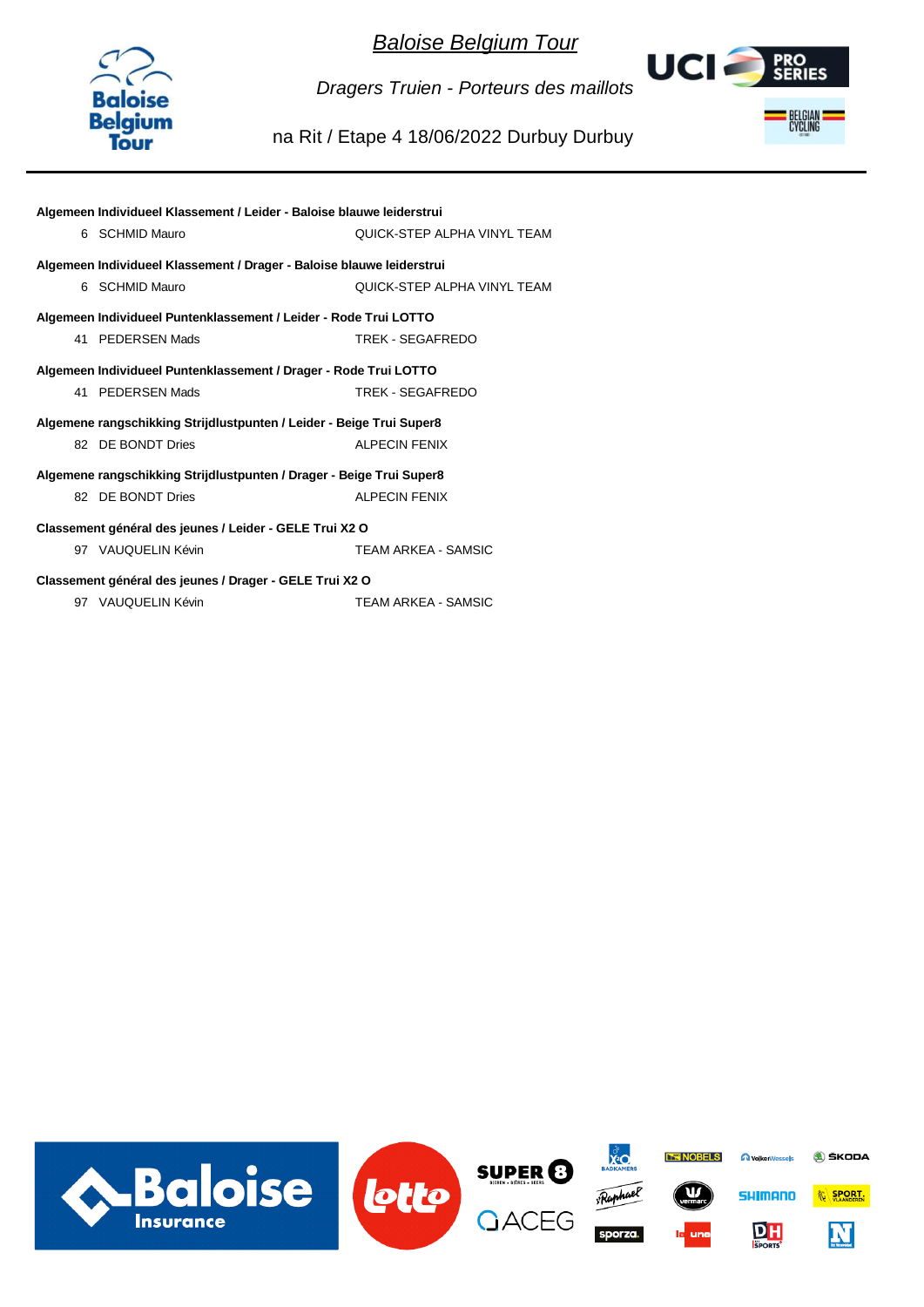



BELGIAN<br>CYCLINO

*van 15/06/2022 tot 19/06/2022*

**Rit / Etape 5 19/06/2022 Gingelom - Beringen**

#### Klasse ME 2.PRO **Starters/Partants:127** Deelnemerslijst / Liste des partants / Startlist Starters/Partants:127

| PL/DS                        | QUICK-STEP ALPHA VINYL TEAM<br><b>STEELS Tom</b> | <b>TEAM DSM</b><br>PL/DS | <b>CURVERS Roy</b>                                        | PL/DS                        | SPORT VLAANDEREN - BALOISE<br>PLANCKAERT Walter                 |   | PL/DS | <b>MINERVA CYCLING TEAM</b><br>VAN HECKE Preben         |
|------------------------------|--------------------------------------------------|--------------------------|-----------------------------------------------------------|------------------------------|-----------------------------------------------------------------|---|-------|---------------------------------------------------------|
| 1                            | <b>JAKOBSEN Fabio</b>                            | 61                       |                                                           |                              | 121 WEEMAES Sasha                                               |   |       | 181 BORRA Gilles                                        |
| $\overline{2}$               | <b>KEISSE IIjo</b>                               | 62<br>J                  | <b>ANDRESEN Tobias</b>                                    |                              | 122 BONNEU Kamiel                                               | J |       | 182 DEBAELE Jorre                                       |
| 3                            | <b>LAMPAERT Yves</b>                             | 63                       | <b>DAINESE Alberto</b>                                    |                              | 123 VAN ROOY Kenneth                                            |   |       | <del>183 D'HEYGERE GII</del>                            |
| 4                            | MØRKØV Michael                                   | 64                       | <b>DONOVAN Mark</b>                                       |                              | 124 GHYS Robbe                                                  |   |       | 184 JOSEPH Thomas                                       |
| 5                            | <b>SENECHAL Florian</b>                          | 65                       |                                                           |                              | <u>125 HERREGODTS Rune</u>                                      |   |       | 185 MUSEEUW Stefano                                     |
| 6                            | <b>SCHMID Mauro</b>                              | ᠸ<br>-66                 | <b>LEIJNSE Enzo</b>                                       | $\cdot$                      | 126 BERCKMOES Jenno                                             | J |       | 186 PONSAERTS Thibaut                                   |
| 7                            | <b>VAN TRICHT Stan</b>                           | 67                       | <del>MADSEN Frederik</del>                                |                              | 127 MERTENS Julian                                              | J |       | 187 VANDEVELDE Yentl                                    |
| <b>LOTTO SOUDAL</b><br>PL/DS | <b>MAES Nikolas</b>                              | <b>COFIDIS</b><br>PL/DS  | <b>MARICHAL Thierry</b>                                   | PL/DS                        | <b>BINGOAL PAUWELS SAUCES WB</b><br><b>DETILLOUX Christophe</b> |   | PL/DS | <b>VOLKERWESSELS CYCLING TEAM</b><br><b>KLEIN Dries</b> |
| 11                           | <b>CAMPENAERTS Victor</b>                        | 71                       | <b>WALSCHEID Maximilian Richard</b>                       |                              | 131 ANIOLKOW SKI Stanislaw                                      |   |       | 191 COLEMAN Zak                                         |
| 12                           | DE BUYST Jasper                                  | 72                       | <b>KREDER Wesley</b>                                      |                              | <u>132  LIVYNS Arjen</u>                                        |   |       | 192 DE JONG Timo                                        |
| -13<br>J                     | DE LIE Arnaud                                    | 73                       | <b>RENARD Alexis</b>                                      |                              | 133 MENTEN Milan                                                |   |       | 193 EISING Tijmen                                       |
| 14                           | <b>FRISON Frederik</b>                           | 74                       | <b>VANBILSEN Kenneth</b>                                  |                              | 134 PAASSCHENS Mathijs                                          |   |       | 194 HAEST Jasper                                        |
| 75                           | JANSE VAN RENSBURG Reinardt                      | 75                       | <b>WALLAYS Jelle</b>                                      |                              | 135 TIZZA Marco                                                 |   |       | 195 VAN SINTMAARTENSDIJK Daa                            |
| 16                           | <b>VERMEERSCH Florian</b>                        | 76                       | <b>ALLEGAERT Piet</b>                                     | 136                          | <b>WIRTGEN Luc</b>                                              |   |       | 196 VERMELTFOORT Coen                                   |
| 17                           | <b>WELLENS Tim</b>                               | 77                       | <b>ZINGLE Axel</b>                                        |                              | 137 ROBEET Ludovic                                              |   | 197   | <b>VAN DER MEER NICK</b>                                |
|                              | <u>INTERMARCHÉ - WANTY - GOBERT MATÉRIAUX</u>    | <b>ALPECIN FENIX</b>     |                                                           |                              | <b>BALOISE TREK LIONS</b>                                       |   |       | <b>GEOFCO DOLTCINI MATERIEL-VELO.COM</b>                |
| PL/DS                        | PIVA Valerio                                     | PL/DS                    | <b>CORNELISSE Michel</b>                                  | PL/DS                        | <b>BRAES</b> Eric                                               |   | PL/DS | FONTAINE Sébastien                                      |
| 21                           | BYSTRØM Sven Erik                                | 81                       | PHILIPSEN Jasper                                          |                              | J 141 NYS Thibau                                                |   |       | 201 BONNET Théo                                         |
| 22                           | <b>VLIEGEN Loïc</b>                              | 82                       | DE BONDT Dries                                            |                              | 142 AERTS Thijs                                                 |   |       | 202 VINCENT Johan                                       |
| 23                           | <b>HERMANS Quinten</b>                           | 83                       | <b>RIESEBEEK Oscar</b>                                    | 143                          |                                                                 |   |       | 203 DANIELS Simon                                       |
| 24                           | <b>ROTA Lorenzo</b>                              | 84                       | <b>KRIEGER Alexander</b>                                  |                              | 144 LEDEGEN Dietmar                                             | ᠸ |       | 204 GLOESENER Jacques                                   |
| 25                           | <b>THIJSSEN Gerben</b>                           | 85                       | PLANCKAERT Edward                                         | ᠸ                            | <del>145 HUYBS Ward</del>                                       |   |       | 205 SIEMONS Stiin                                       |
| 26                           | VAN DER HOORN Taco                               | 86                       | VAN KEIRSBULCK Guillaume                                  | ᠸ                            | 146 RONHAAR Pim                                                 |   |       | 206 VAN DEN BOSSCHE Angelo                              |
| 27                           | VAN POPPEL Boy                                   | -87                      | <b>VERMEERSCH Glanni</b>                                  |                              | 147 VAN DER HAAR Lars                                           | J |       | 207 KESS Alexandre                                      |
|                              | <b>BORA - HANSGROHE</b>                          |                          | <b>TEAM ARKEA - SAMSIC</b>                                |                              | PAUWELS SAUZEN - BINGOAL                                        |   |       | <b>TARTELETTO - ISOREX</b>                              |
| PL/DS<br>31                  | <b>SCHMIDT Torsten</b><br><b>BENNETT Sam</b>     | PL/DS<br>91              | CAER Yvon<br><b>CAPIOT Amaury</b>                         | PL/DS                        | <b>GROENENDAAL Richard</b><br><u>151 COBBAERT Robby</u>         |   | PL/DS | <b>BAUWENS Peter</b><br>211 GOEMAN Andreas              |
| 32                           | <b>ARCHBOLD Shane</b>                            | 92                       | <b>DECLERCQ Benjamin</b>                                  |                              | 152 ISERBYT Eli                                                 |   |       | <del>212 LEMMENS Sander</del>                           |
| 33                           | <b>KOCH Jonas</b>                                | 93                       | <b>HOFSTETTER Hugo</b>                                    | J                            | 153 KAMP Ryan                                                   |   |       | 213 MARCHAND Gianni                                     |
| 34                           | MEEUS Jordi                                      | 94                       | <b>NOPPE Christophe</b>                                   |                              | 154 MEEUSSEN Witse                                              |   |       | 214 RELAES Jacob                                        |
| 35                           | <b>MULLEN Ryan</b>                               | 95                       | <b>RUSSO Clément</b>                                      | 155                          | <b>VANTHOURENHOUT Michael</b>                                   |   |       | 215 TEUGELS Lennert                                     |
| J<br>36                      | LÜHRS Luis-Joe                                   | 96                       | <b>SWIFT Connor</b>                                       | J                            | 156 MASCIARELLI Lorenzo                                         |   |       | 216 VANOVERSCHELDE Kobe                                 |
|                              |                                                  |                          |                                                           |                              |                                                                 |   |       |                                                         |
|                              |                                                  |                          |                                                           |                              |                                                                 |   |       |                                                         |
| 37                           | VAN POPPEL Danny                                 | J 97                     | VAUQUELIN Kévin                                           | ᠸ<br>757                     | <b>VANDERLINDEN LUKAS</b>                                       |   |       | 217 VAN BREUSSEGEM Elias                                |
| <b>PL/DS</b>                 | <b>TREK - SEGAFREDO</b><br><b>ANDERSEN Kim</b>   | PL/DS                    | <b>B&amp;B HOTELS - KTM</b>                               | PL/DS                        | <b>BOLTON EQUITIES BLACK SPOKE PRO CYCLING</b>                  |   |       |                                                         |
| 41                           | <b>PEDERSEN Mads</b>                             |                          | <b>ARBAULT Steve</b><br>101 JAUREGUI Quentin              |                              | VAN HAESEBROUCKE Franky<br>161 SEXTON Tom                       |   |       |                                                         |
| 42                           | <b>THEUNS Edward</b>                             |                          | 102 DEBUSSCHERE Jens                                      |                              | J 162 CURRIE Logan                                              |   |       |                                                         |
| 43                           | <b>EGHOLM Jakob</b>                              |                          | J 103 LAURANCE Axel                                       |                              | <del>163 FOUCHE James</del>                                     |   |       |                                                         |
| 44                           | BRUSTENGA MASAGUE Marc                           |                          | 104 LECROQ Jérémy                                         |                              | 164 GATE Aaron                                                  |   |       |                                                         |
| 45                           | <b>LIEPINS Emils</b>                             |                          | 105 LEMOINE Cyril                                         |                              | 165 MUDGWAY Luke                                                |   |       |                                                         |
| 46                           | <b>HOOLE Daan</b>                                |                          | 106 MORICE Julien                                         |                              | 166 CHRISTENSEN Ryan                                            |   |       |                                                         |
|                              |                                                  |                          |                                                           |                              |                                                                 |   |       |                                                         |
| 47                           | <b>KIRSCH Alex</b>                               |                          | 107 WARLOP Jordi                                          |                              | 167 STEWART Mark                                                |   |       |                                                         |
| PL/DS                        | <b>ISRAEL - PREMIER TECH</b><br>VAN LANCKER Eric | PL/DS                    | <b>UNO-X PRO CYCLING TEAM</b><br><b>VANOUDENHOVE Gino</b> | <b>BEAT CYCLING</b><br>PL/DS | <b>BUGTER Luuc</b>                                              |   |       |                                                         |
| 51                           | <b>VANMARCKE Sep</b>                             |                          | 111 TILLER Rasmus                                         |                              | <u>171 VAN SCHIP Jan Willem</u>                                 |   |       |                                                         |
| 52                           | <b>BOIVIN Guillaume</b>                          |                          | <u>112 BLIKRA Erlend</u>                                  |                              | 172 BOUTS Jordy                                                 |   |       |                                                         |
| 53                           | <b>BRANDLE Matthias</b>                          |                          | 113 HANSEN Lasse Norman                                   |                              | 173 BURGER Sven                                                 |   |       |                                                         |
| 54                           | DE MARCHI Alessandro                             |                          | 114 RESELL Erik Nordsaeter                                |                              | 174 DAEMEN Stijn                                                |   |       |                                                         |
| 55                           | <del>SCHMIDT Mads Würtz</del>                    |                          | J 115 LEVY William                                        |                              | 175 HAVIK Yoeri                                                 |   |       |                                                         |
| 56                           | VAN ASBROECK Tom                                 |                          | 116 URIANSTAD Martin Bugge                                |                              | 176 SCHUERMANS Jens                                             |   |       |                                                         |



Last Update: zaterdag 18 juni 2022 18:03:11 **Results will be published on www.results.belgiancycling.be**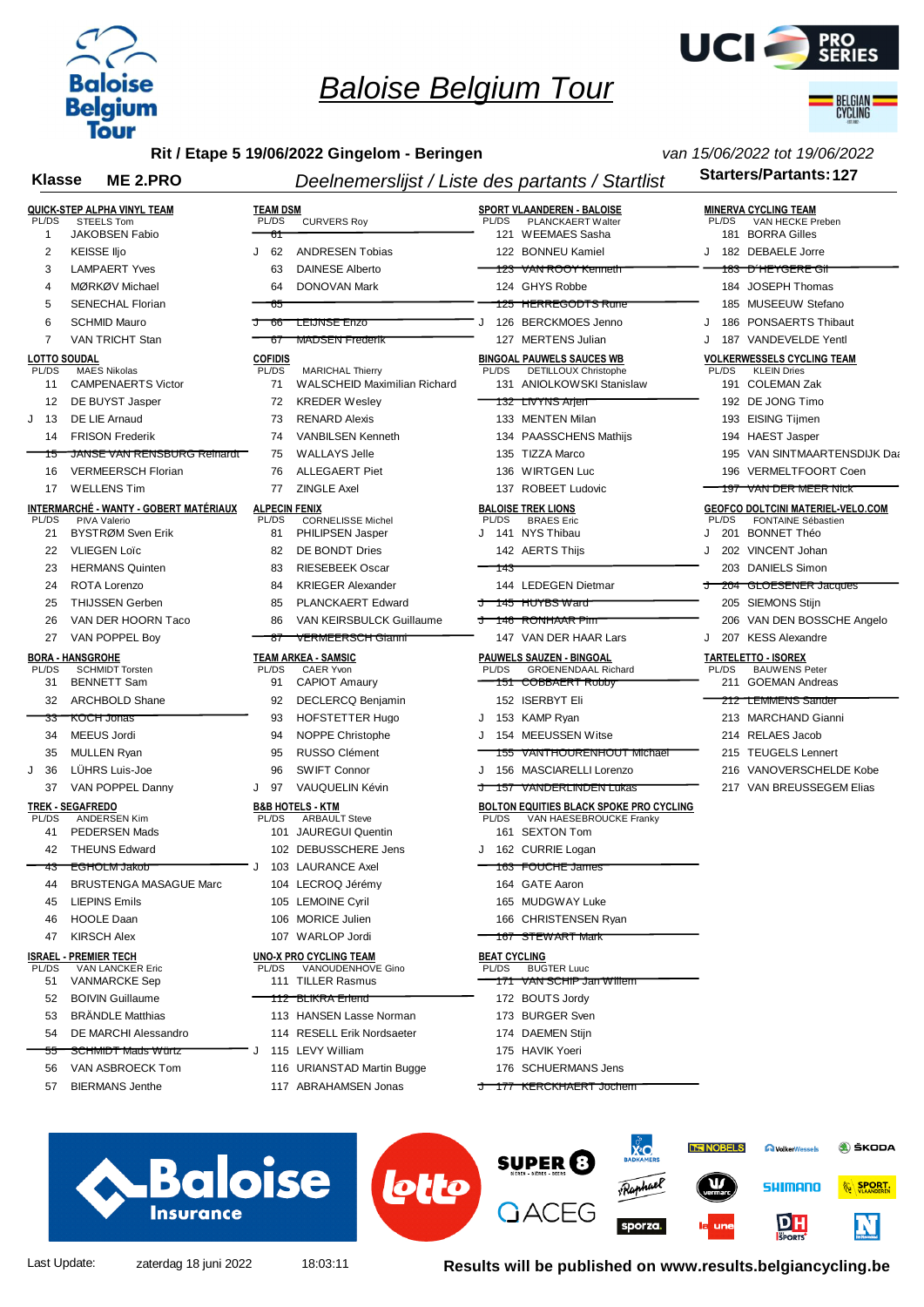





|              | Tour                                   |                 |                                                |                                    | $1.007$ Liapo o 10/00/2022 Onigoioni Domigoni    |                                    |                                     |                 |
|--------------|----------------------------------------|-----------------|------------------------------------------------|------------------------------------|--------------------------------------------------|------------------------------------|-------------------------------------|-----------------|
|              | QUICK-STEP ALPHA VINYL TEAM            | <b>BEL</b>      | <b>TEAM DSM</b>                                | <b>NED</b>                         | <b>SPORT VLAANDEREN - BALOISE</b>                | <b>BEL</b>                         | <b>MINERVA CYCLING TEAM</b>         | <b>BEL</b>      |
|              | <b>JAKOBSEN Fabio</b>                  | 0070 op 0:27:57 |                                                |                                    | 121 WEEMAES Sasha                                | 0098 op 0:35:25                    | 181 BORRA Gilles                    | 0072 op 0:30:14 |
| 2            | <b>KEISSE Ilio</b>                     | 0099 op 0:35:25 | <b>ANDRESEN Tobias</b><br>62<br>$\cdot$        | 0080 op 0:32:25                    | 122 BONNEU Kamiel                                | 0026 op 0:10:24                    | 182 DEBAELE Jorre                   | 0092 op 0:34:54 |
| $\mathbf{B}$ | <b>LAMPAERT Yves</b>                   | 0008 op 0:02:13 | 63<br><b>DAINESE Alberto</b>                   | 0014 op 0:03:16                    | IZƏ VAN NOOT NEHIBI                              |                                    |                                     |                 |
|              | MØRKØV Michael                         | 0079 op 0:32:08 | 64<br><b>DONOVAN Mark</b>                      | 0020 op 0:04:14                    | 124 GHYS Robbe                                   | 0012 op 0:03:13                    | 184 JOSEPH Thomas                   | 0100 op 0:35:32 |
| 5            | <b>SENECHAL Florian</b>                | 0019 op 0:04:07 |                                                | ານນາ ທະ                            |                                                  |                                    | 185 MUSEEUW Stefano                 | 0107 op 0:36:05 |
|              | SCHMID Mauro                           | 0001 op 0:00:00 | <b>LEIGINGE EIIZU</b>                          | saaa up                            | 126 BERCKMOES Jenno                              | 0033 op 0:13:42                    | 186<br>PONSAERTS Thibaut<br>$\cdot$ | 0096 op 0:35:15 |
|              | VAN TRICHT Stan                        | 0053 op 0:23:32 | <b>INVOLTER TOUC</b>                           |                                    | 127 MERTENS Julian                               | 0021 op 0:04:28                    | 187 VANDEVELDE Yentl<br>$\cdot$     | 0063 op 0:25:36 |
|              | <b>LOTTO SOUDAL</b>                    | <b>BEL</b>      | <b>COFIDIS</b>                                 | <b>FRA</b>                         | <b>BINGOAL PAUWELS SAUCES WB</b>                 | <b>BEL</b>                         | <b>VOLKERWESSELS CYCLING TEAM</b>   | <b>NED</b>      |
| 11           | <b>CAMPENAERTS Victor</b>              | 0005 op 0:01:05 | 71 WALSCHEID Maximilian Richard                | 0071 op 0:29:31                    | 131 ANIOLKOWSKI Stanislaw                        | 0088 op 0:34:30                    | 191 COLEMAN Zak                     | 0097 op 0:35:24 |
| 12           | DE BUYST Jasper                        | 0102 op 0:35:49 | 72<br><b>KREDER Weslev</b>                     | 0077 op 0:31:51                    |                                                  |                                    | 192 DE JONG Timo                    | 0061 op 0:25:22 |
| $J$ 13       | DE LIE Arnaud                          | 0073 op 0:30:26 | 73<br><b>RENARD Alexis</b>                     | 0104 op 0:35:54                    | 133 MENTEN Milan                                 | 0059 op 0:24:50                    | 193 EISING Tiimen                   | 0127 op 0:52:26 |
|              | 14 FRISON Frederik                     | 0118 op 0:38:11 | VANBILSEN Kenneth<br>74                        | 0065 op 0:26:25                    | PAASSCHENS Mathiis<br>134                        | 0048 op 0:21:24                    | 194 HAEST Jasper                    | 0066 op 0:26:28 |
|              |                                        |                 | 75<br><b>WALLAYS Jelle</b>                     | 0044 op 0:17:13                    | 135<br><b>TIZZA Marco</b>                        | 0023 op 0:07:04                    | 195 VAN SINTMAARTENSDIJK Daan       | 0126 op 0:51:08 |
|              | 16 VERMEERSCH Florian                  | 0036 op 0:14:33 | 76<br><b>ALLEGAERT Piet</b>                    | 0037 op 0:14:34                    | <b>WIRTGEN Luc</b><br>136                        | 0069 op 0:27:11                    | 196 VERMELTFOORT Coen               | 0123 op 0:39:31 |
| 17           | <b>WELLENS Tim</b>                     | 0002 op 0:00:00 | <b>ZINGLE Axel</b><br>77                       | 0028 op 0:12:56                    | <b>ROBEET Ludovic</b><br>137                     | 0106 op 0:36:04                    | <b>131 VAN DEN MEEN NR</b>          |                 |
|              | INTERMARCHÉ - WANTY - GOBERT MATÉRIAUX | <b>BEL</b>      | <b>ALPECIN FENIX</b>                           | <b>BEL</b>                         | <b>BALOISE TREK LIONS</b>                        | <b>BEL</b>                         | GEOFCO DOLTCINI MATERIEL-VELO.COM   | <b>BEL</b>      |
| 21           | BYSTRØM Sven Erik                      | 0039 op 0:14:36 | PHILIPSEN Jasper<br>81                         | 0010 op 0:02:36                    | J 141 NYS Thibau                                 | 0032 op 0:13:35                    | J 201 BONNET Théo                   | 0125 op 0:50:53 |
| 22           | <b>VLIEGEN Loïc</b>                    | 0017 op 0:03:33 | DE BONDT Dries<br>82                           | 0006 op 0:01:50                    | 142 AERTS Thiis                                  | 0086 op 0:34:24                    | 202 VINCENT Johan<br>J              | 0124 op 0:47:06 |
| 23           | <b>HERMANS Quinten</b>                 | 0003 op 0:00:08 | 83<br><b>RIESEBEEK Oscar</b>                   | 0009 op 0:02:33                    |                                                  |                                    | 203 DANIELS Simon                   | 0109 op 0:36:17 |
| 24           | ROTA Lorenzo                           | 0004 op 0:00:41 | 84<br><b>KRIEGER Alexander</b>                 | 0062 op 0:25:23                    | 144 LEDEGEN Dietman                              | 0121 op 0:39:20                    |                                     |                 |
| 25           | THIJSSEN Gerben                        | 0095 op 0:35:07 | 85<br>PLANCKAERT Edward                        | 0067 op 0:26:55                    | <b>THU LIDIDO WAIU</b>                           | ວວວວ ເ                             | 205 SIEMONS Stiin                   | 0091 op 0:34:51 |
| 26           | VAN DER HOORN Taco                     | 0057 op 0:24:40 | VAN KEIRSBULCK Guillaume<br>86                 | 0119 op 0:38:44                    | <b>TVORE IOVINT</b>                              |                                    | VAN DEN BOSSCHE Angelo<br>206       | 0081 op 0:32:49 |
| 27           | VAN POPPEL Bov                         | 0093 op 0:35:00 |                                                |                                    | 147 VAN DER HAAR Lars                            | 0120 op 0:38:47                    | 207 KESS Alexandre<br>J             | 0101 op 0:35:47 |
|              | <b>BORA - HANSGROHE</b>                | GER             | <b>TEAM ARKEA - SAMSIC</b>                     | <b>FRA</b>                         | PAUWELS SAUZEN - BINGOAL                         | <b>BEL</b>                         | <b>TARTELETTO - ISOREX</b>          | <b>BEL</b>      |
| 31           | <b>BENNETT Sam</b>                     | 0078 op 0:31:54 | <b>CAPIOT Amaury</b><br>91                     | 0047 op 0:21:01                    |                                                  |                                    | 211 GOEMAN Andreas                  | 0060 op 0:24:55 |
|              | 32 ARCHBOLD Shane                      | 0122 op 0:39:22 | <b>DECLERCQ Beniamin</b><br>92                 | 0052 op 0:23:20                    | 152 ISERBYT Eli                                  | 0113 op 0:37:02                    |                                     |                 |
|              |                                        |                 | 93<br>HOFSTETTER Hugo                          | 0035 op 0:13:55                    | 153 KAMP Rvan<br>J                               | 0082 op 0:32:50                    | 213 MARCHAND Gianni                 | 0045 op 0:18:53 |
| 34           | MEEUS Jordi                            | 0050 op 0:22:49 | 94<br>NOPPE Christophe                         | 0115 op 0:37:10                    | J 154 MEEUSSEN Witse                             | 0075 op 0:30:31                    | 214 RELAES Jacob                    | 0116 op 0:37:52 |
| 35           | <b>MULLEN Ryan</b>                     | 0087 op 0:34:28 | RUSSO Clément<br>95                            | 0090 op 0:34:33                    |                                                  |                                    | 215 TEUGELS Lennert                 | 0040 op 0:15:35 |
| $1 - 36$     | LÜHRS Luis-Joe                         | 0034 op 0:13:43 | 96<br>SWIFT Connor                             | 0049 op 0:21:55                    | J 156 MASCIARELLI Lorenzo                        | 0105 op 0:35:57                    | 216 VANOVERSCHELDE Kobe             | 0117 op 0:37:56 |
| 37           | VAN POPPEL Danny                       | 0046 op 0:20:07 | 97<br>VAUQUELIN Kévin<br>$\mathbf{J}$          | 0013 op 0:03:13                    | <b>J 107 VANDEREINDEN</b>                        | ເລສສ ບນ                            | 217 VAN BREUSSEGEM Elias            | 0111 op 0:36:44 |
|              | <b>TREK - SEGAFREDO</b>                | <b>USA</b>      | <b>B&amp;B HOTELS - KTM</b>                    | <b>FRA</b>                         | BOLTON EQUITIES BLACK SPOKE PRO CYCLING          | <b>NZL</b>                         |                                     |                 |
|              | 41 PEDERSEN Mads                       | 0007 op 0:02:08 | 101 JAUREGUI Quentin                           | 0058 op 0:24:48                    | 161 SEXTON Tom                                   | 0084 op 0:33:47                    |                                     |                 |
|              | 42 THEUNS Edward                       | 0056 op 0:24:26 | 102 DEBUSSCHERE Jens                           | 0103 op 0:35:53                    | J 162 CURRIE Logan                               | 0038 op 0:14:34                    |                                     |                 |
|              |                                        |                 | 103 LAURANCE Axel                              | 0042 op 0:16:11                    |                                                  |                                    |                                     |                 |
| 44           | BRUSTENGA MASAGUE Marc                 | 0114 op 0:37:04 | 104 LECROQ Jérémv                              | 0083 op 0:33:47                    | 164 GATE Aaron                                   | 0011 op 0:02:59                    |                                     |                 |
| 45           | <b>LIEPINS Emils</b>                   | 0089 op 0:34:31 | 105 LEMOINE Cvril                              | 0054 op 0:23:50                    | 165 MUDGWAY Luke                                 | 0110 op 0:36:19                    |                                     |                 |
| 46           | <b>HOOLE Daan</b>                      | 0055 op 0:24:05 | 106 MORICE Julien                              | 0041 op 0:15:46                    | 166 CHRISTENSEN Rvan                             | 0025 op 0:07:59                    |                                     |                 |
| 47           | <b>KIRSCH Alex</b>                     | 0051 op 0:23:06 | 107 WARLOP Jordi                               | 0064 op 0:26:21                    | GIFWRNHW                                         |                                    |                                     |                 |
|              | <b>ISRAEL - PREMIER TECH</b>           | <b>ISR</b>      | <b>UNO-X PRO CYCLING TEAM</b>                  | <b>NOR</b>                         | <b>BEAT CYCLING</b>                              | <b>NED</b>                         |                                     |                 |
| 51           | VANMARCKE Sen                          | 0016 op 0:03:20 | 111 TILLER Rasmus                              | 0015 op 0:03:17                    |                                                  |                                    |                                     |                 |
| 52           | <b>BOIVIN Guillaume</b>                | 0030 op 0:13:31 | <b>PLINNALICIP</b>                             |                                    | 172 BOUTS Jordv                                  | 0018 op 0:03:36                    |                                     |                 |
|              |                                        |                 | 113 HANSEN Lasse Norman                        | 0076 op 0:30:41                    | 173 BURGER Sven                                  | 0094 op 0:35:00                    |                                     |                 |
|              |                                        |                 |                                                |                                    |                                                  |                                    |                                     |                 |
| 53           | <b>BRÄNDLE Matthias</b>                | 0108 op 0:36:11 |                                                |                                    |                                                  |                                    |                                     |                 |
| 54           | DE MARCHI Alessandro                   | 0022 op 0:04:55 | 114 RESELL Erik Nordsaeter                     | 0074 op 0:30:27                    | <b>DAEMEN Stiin</b><br>174                       | 0085 op 0:34:02                    |                                     |                 |
| 56           | VAN ASBROECK Tom                       | 0043 op 0:17:03 | 115 LEVY William<br>116 URIANSTAD Martin Bugge | 0027 op 0:12:55<br>0024 op 0:07:40 | <b>HAVIK Yoeri</b><br>175<br>176 SCHUERMANS Jens | 0112 op 0:36:49<br>0029 op 0:13:27 |                                     |                 |